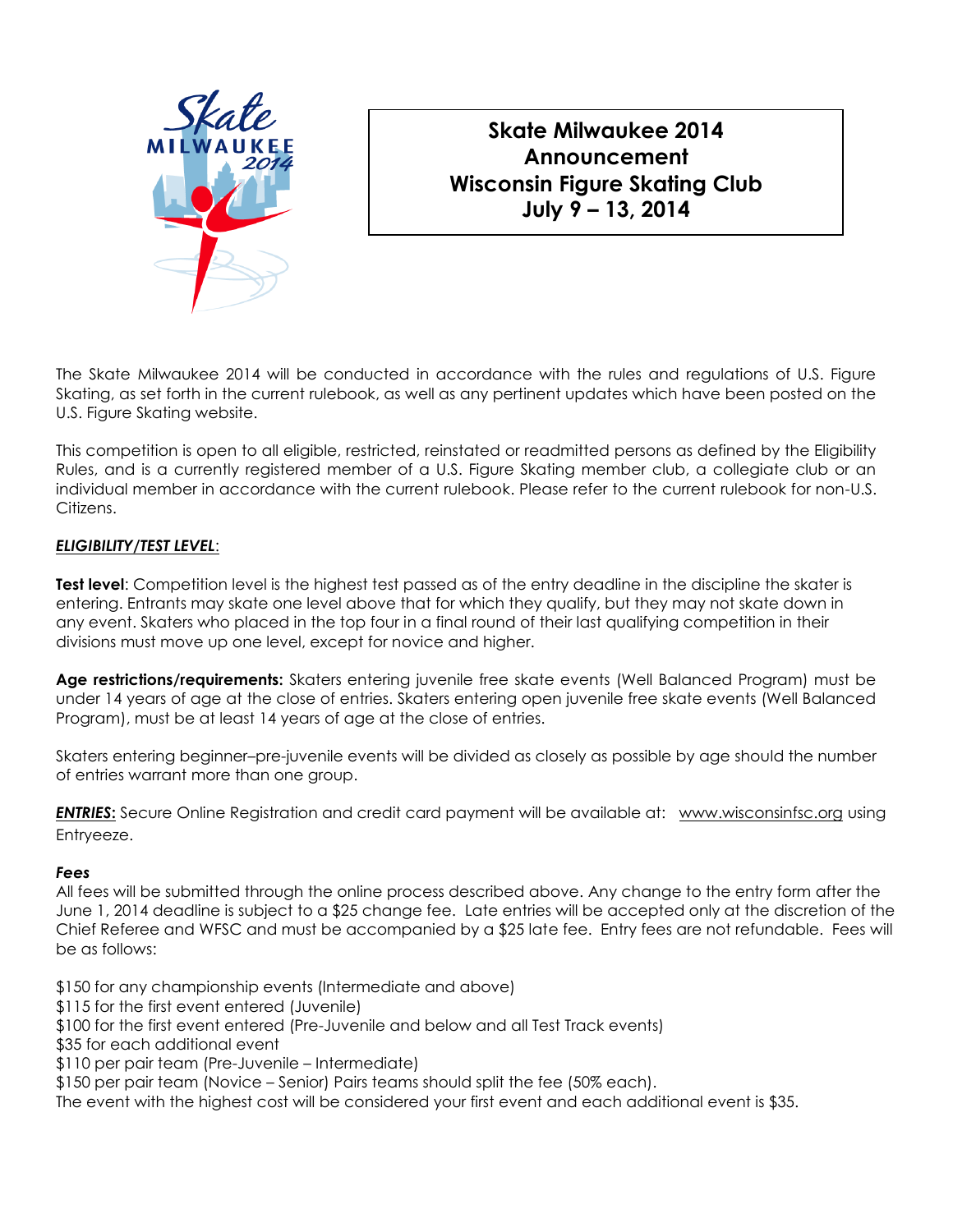*REFUND POLICY***:** Entry fees will not be refunded unless no competition exists or the event is canceled. There will be no refunds for medical withdrawals. The online processing fees are not refundable. Checks returned for non-sufficient funds and contested credit card charges will be issued a \$25 fee. Payment of the fee will be required before the skater is allowed to participate in practice ice or events. Notification of competition and practice ice times will be available on www.wisconsinfsc.org.

**FACILITIES:** The competition will be held at the MSOE Kern Center, 1245 N. Broadway Milwaukee, WI 53202, which has one ice surface 200 x 85 feet that will be used throughout the competition and for practice ice. The arena has seating for 1,600 spectators. A concession stand will be open during the competition. Locker rooms are available for use. No admission fees will be charged.

*MUSIC***:** Skate Milwaukee will be accepting music only on CDs (no cassettes.) **Due to compatibility and reliability reasons music may NOT be submitted on re-recordable "CD-RW"**  discs. Competitors must submit music on a separate CD for each competitive program. CDs with multiple tracks will not be accepted. Lead-in time (time before the music begins) on CDs may not exceed two seconds. CDs must be clearly marked with the skater's name and event.

Competition music must be turned in at the registration desk at the time of registration and will be available for pick-up at the registration desk. Music must be turned it at least 30 minutes prior to the event. Duplicate copies must be readily available during the competitive event. WFSC assumes no responsibility or liability due to lost, damaged, or unclaimed music sources.

**LIABILITY:** U.S. Figure Skating, Wisconsin FSC and MSOE Kern Center accept no responsibility for injury or damage sustained by any participant in this competition. This is in accordance with Rule 1600 of the official U.S. Figure Skating Rulebook.

#### *JUDGING SYSTEM***:**

The International Judging System (IJS) will be used for the following events:

- *- Well Balanced Program free skate events, juvenile – senior*
- *- Short program events, juvenile – senior*
- *- Pairs free skate events, juvenile – senior*
- *- Pairs short program events, intermediate – senior*

The 6.0 Majority Judging System will be used for:

- Well Balanced Program free skate events, pre-preliminary pre-juvenile
- *- Introductory free skate events (beginner, high beginner, no-test)*
- *- All Test Track events*
- *- All specialty singles events (spins, jumps, compulsory moves, etc.)*

*REGISTRATION***:** Registration will be open one to two hours before the first event and run through the last event of the day. The registration table will be located in the lobby of the Kern Center. Please register promptly upon arrival.

**PLANNED PROGRAM CONTENT FORMS:** Planned Program Content (PPC) for all IJS events is **required** to be submitted by each skater/pair via Entryeeze. **DO NOT USE U.S. Figure Skating Web Site for PPC's.** The deadline for PPC submission is **July 1, 2014**. Failure to submit a PPC will result in being denied credentials at registration.

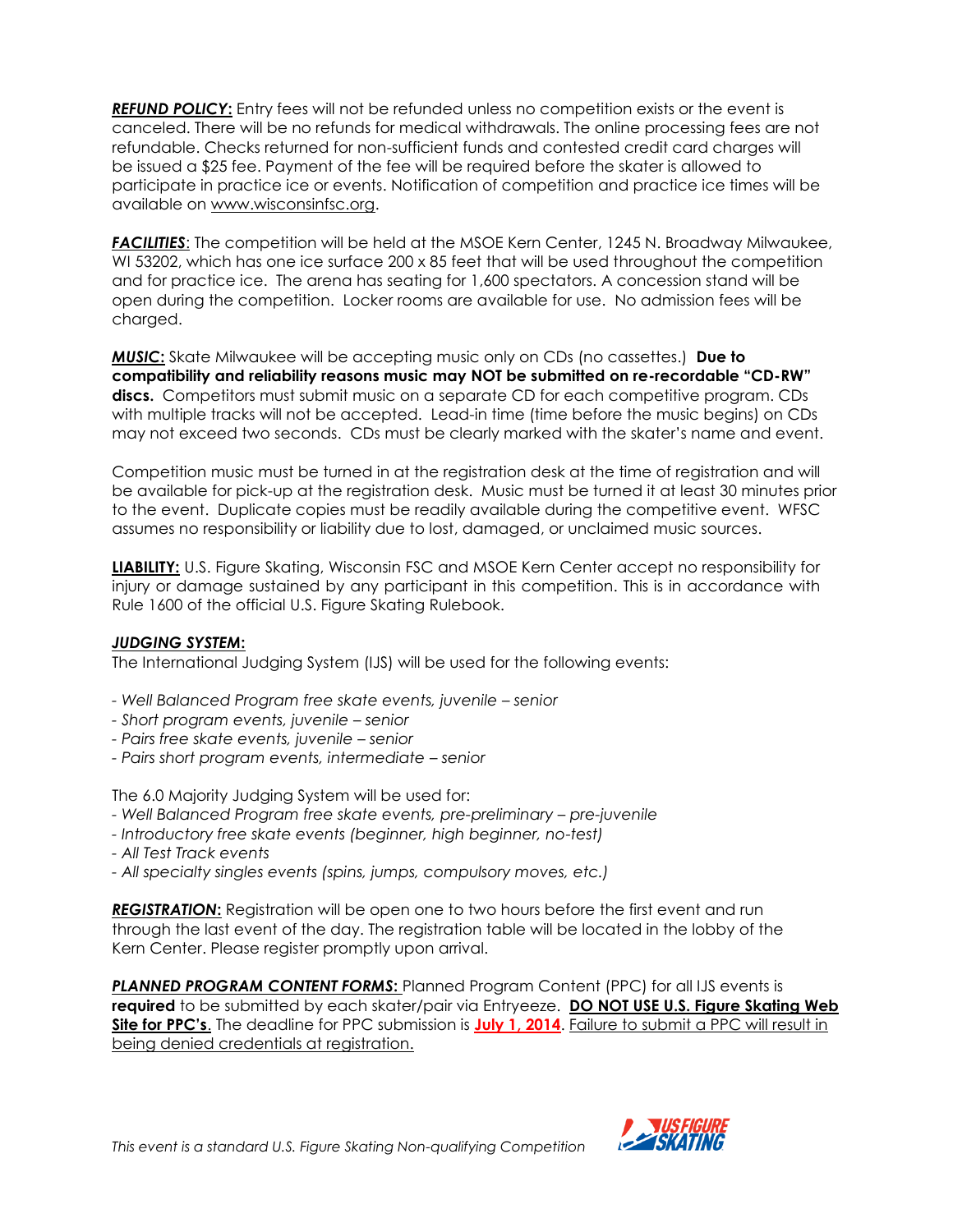**PRACTICE ICE:** Practice ice sessions will be \$10 for each 20-minute session and may be purchased online at [www.wisconsinfsc.org.](http://www.wisconsinfsc.org/) The practice ice schedule will be posted by June 23, 2014. If practice ice sessions are still available, they will be sold at the competition for \$15. No refunds will be issued for practice ice sessions, with the exception of those cancelled by Wisconsin FSC.

*AWARDS***:** Awards will be presented to all first, second, third, and fourth place finishers in each flight. There will be no final rounds, except the Championship events. Trophies (instead of medals) will be presented to all first, second, and third place finishers in the Championship events.

**OFFICIAL NOTICES:** Posting of schedules and announcements will occur on the official message board located at the rink and shall constitute official notice to competitors, coaches, and officials. Updated information will also be posted on www.wisconsinfsc.org.

#### *INFORMATION REGARDING COACHES***:**

U.S. Figure Skating Rule MR 5.11 Coach Compliance

In order to be granted access to work within U.S. Figure Skating sanctioned activities, each coach must complete the following requirements on an annual basis by July 1:

A. Must be a current full member of U.S. Figure Skating - either through a member club or as an individual member;

B. Must complete the coach registration process through the U.S. Figure Skating Members Only site, submit proper payment for the annual registration fee of \$30 and, if 18 years of age or older, successfully pass the background screen.

C. Must complete the appropriate CER courses (A, B, C or D) depending on the highest level of students being coached as of July 1. See rule MR 5.12.

D. Must submit proof of current general liability insurance with limits of \$1 million per occurrence/\$5 million aggregate.

For Basic Skills ONLY coaches - Any person, 18 and older, instructing in a U.S. Figure Skating Basic Skills Program must have successfully passed the annual background screen and be registered as a Basic Skills instructor member.

The local organizing committee/club will have a list of compliant coaches who are cleared for a credential at the competition. Coaches will need to check in at the event registration desk and show a government issued photo I.D. to receive a credential.

**If a coach cannot provide a photo I.D. and is not on the list or cannot produce the necessary documents, he or she will not be allowed a credential – no exceptions**. We strongly urge *all*  coaches to have their cards with them. Non-credentialed coaches will not be permitted in the designated coaching area at rink side during events including practice sessions. Coaching at U.S. Figure Skating events without compliance is an ethics violation which is reported to U.S. Figure Skating and PSA.

For more information regarding Coach Compliance, please refer to: <http://www.usfigureskating.org/Content/Coaching%20Compliance%20Toolkit.pdf>

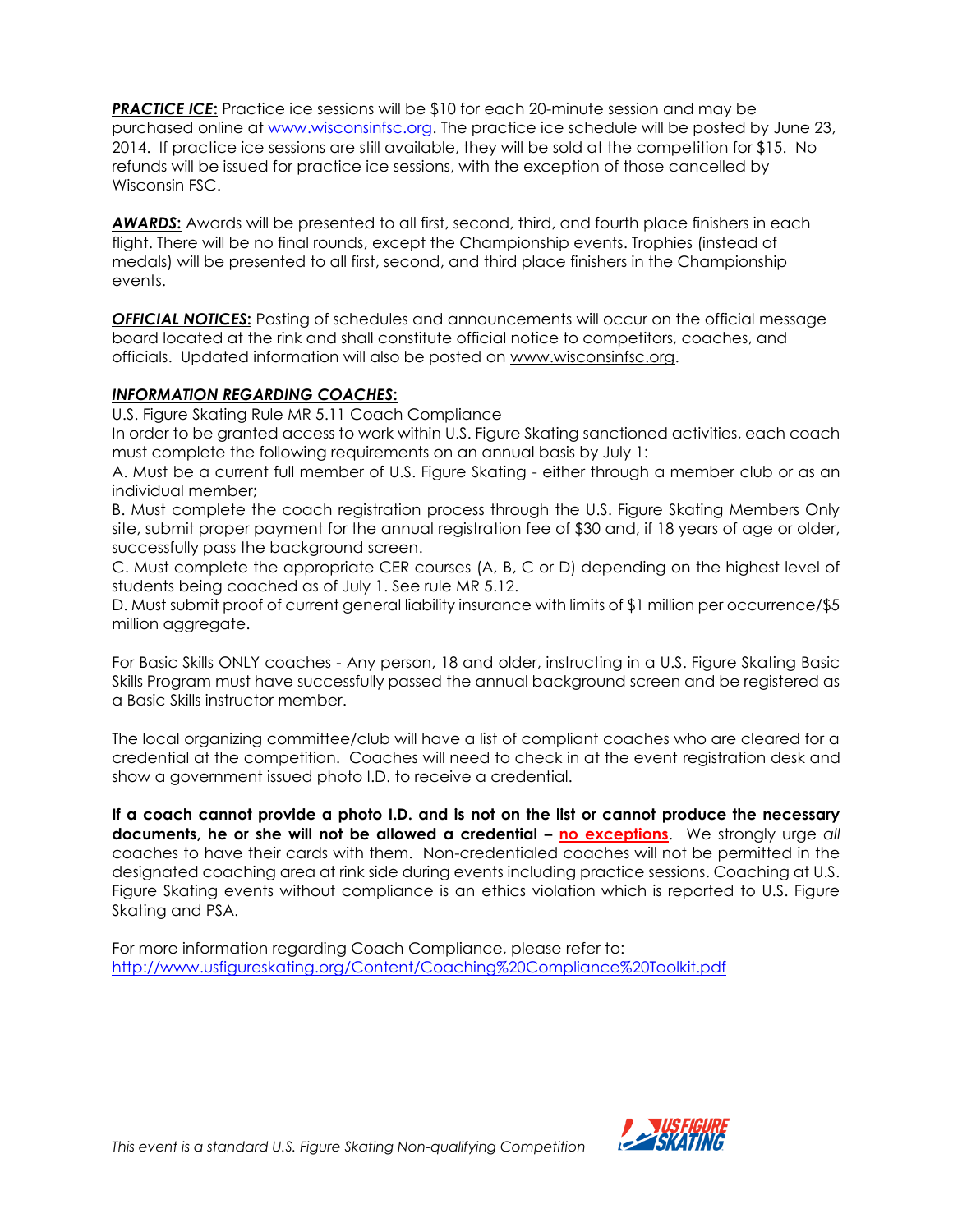## **CONTACT INFO:** If you have questions, please contact

#### **Competition Co-Chairs: Kristen Fogtman-Faust and Diane Blacher Registrar: Art Middlekauff Contact Kristen Fogtman-Faust at 414-961-1964 Via email at [kristen@wi.rr.com](mailto:kristen@wi.rr.com) or [SkateMilwaukee@wisconsinfsc.org](mailto:SkateMilwaukee@wisconsinfsc.org)**

**Schedule:** A tentative schedule will be posted on the website [www.wisconsinfsc.org](http://www.wisconsinfsc.org/) by June 23, 2014 and individual confirmation will be emailed to all registrants.

**Hotel:** *If you'd like advice on finding local hotels please contact [Skatemilwaukee@wisconsinfsc.org](mailto:Skatemilwaukee@wisconsinfsc.org) or go to www.wisconsinfsc.org. After going to the Skate Milwaukee page, click on Hotels.*

# **EVENTS OFFERRED**

#### *SINGLES FREE SKATING EVENTS***:**

See current rulebook or click [here](http://www.usfigureskating.org/New_Judging.asp?id=361) for current rules and requirements.

Illustration of Singles Free Skating Events:



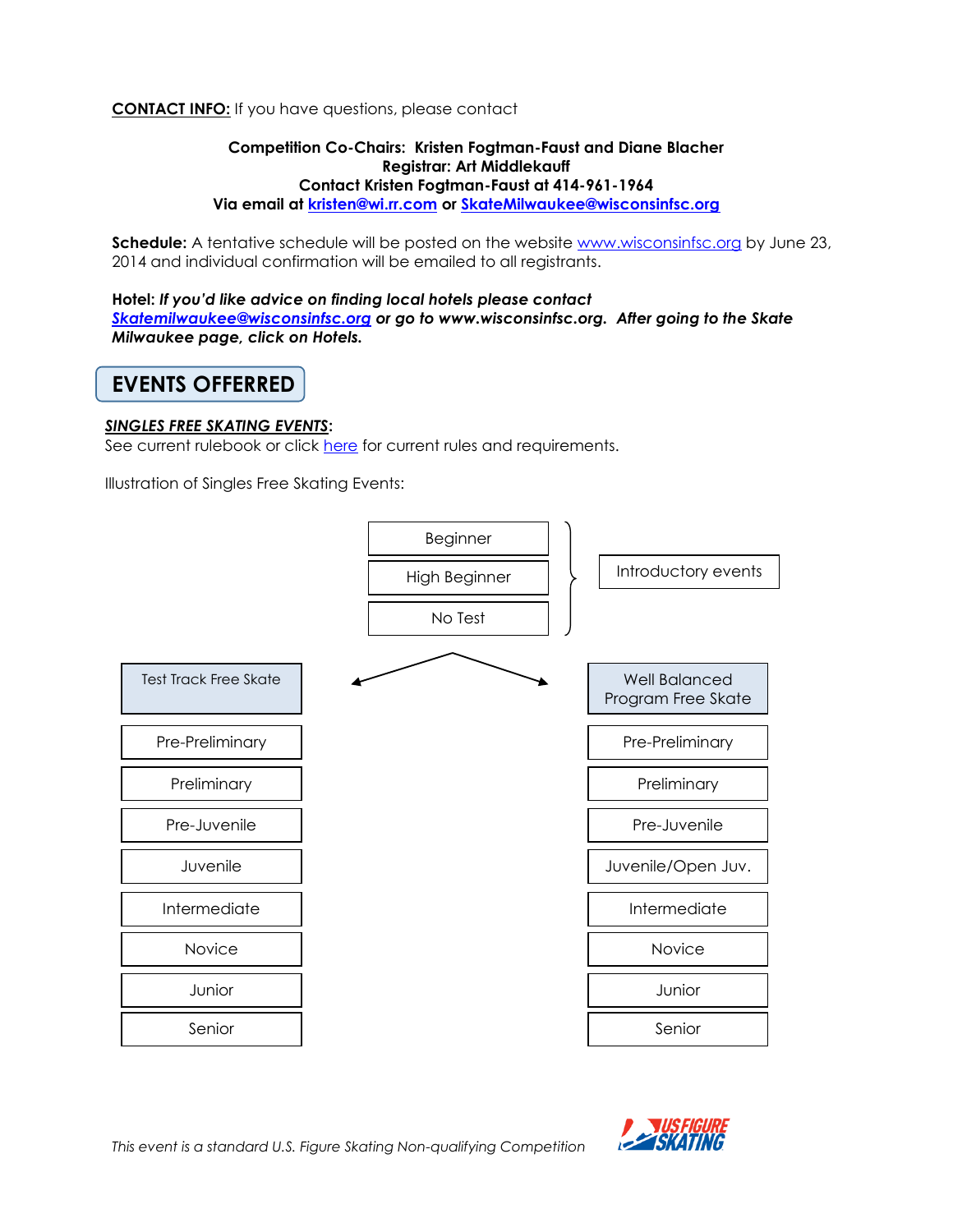## **EVENT**: *Introductory Levels Free Skate Program*

- 1. Skaters will skate to the music of their choice. Vocal music is permitted at all levels.
- 2. Level will be determined by the highest free skate test passed. Skaters may compete at the highest level they have passed, or skate up to one level higher.
- 3. Minimum number of spin revolutions are in parentheses following the spin description. Revolutions must be in position.

| Level                               | Jumps                                                                                                                                                                                                                                                                                                                                      | Spins                                                                                                                                                                                   | Step<br>Sequences                                                                          | Qualifications                                                                                                                         |
|-------------------------------------|--------------------------------------------------------------------------------------------------------------------------------------------------------------------------------------------------------------------------------------------------------------------------------------------------------------------------------------------|-----------------------------------------------------------------------------------------------------------------------------------------------------------------------------------------|--------------------------------------------------------------------------------------------|----------------------------------------------------------------------------------------------------------------------------------------|
| Beginner<br>$1:30 + (-10 sec.$      | Max. 5 jump elements:<br>Jumps with no more<br>$\bullet$<br>than one-half<br>rotation (front to<br>back or back to<br>front).<br>Max. 2 jump<br>$\bullet$<br>sequences<br>Max. 2 of any same<br>$\bullet$<br>jump                                                                                                                          | Max. 2 spins:<br>Two upright spins,<br>$\bullet$<br>no change of<br>foot, no flying<br>entry (Min. 3<br>revolutions)                                                                    | Connecting<br>moves and<br>steps should<br>be<br>demonstrated<br>throughout the<br>program | Skaters may<br>not have<br>passed tests<br>higher than<br>U.S. Figure<br><b>Skating Basic</b><br>Skills free<br>skating badge<br>tests |
| High Beginner<br>$1:30 + (-10 sec.$ | Max. 5 jump elements:<br>Jumps with no more<br>$\bullet$<br>than one-half<br>rotation (front to<br>back or back to<br>front including half-<br>loop)<br>Single rotation<br>$\bullet$<br>jumps: Salchow and<br>toe loop only.<br>Max. 2 jump<br>$\bullet$<br>combinations or<br>sequences<br>Max. 2 of any same<br>$\bullet$<br>type jump.  | Max. 2 spins:<br>Two upright spins,<br>$\bullet$<br>change of foot<br>optional, no flying<br>entry (Min. 3<br>revolutions)                                                              | Connecting<br>moves and<br>steps should<br>be<br>demonstrated<br>throughout the<br>program | Skaters may<br>not have<br>passed tests<br>higher than<br>U.S. Figure<br><b>Skating Basic</b><br>Skills free<br>skating badge<br>tests |
| No-Test<br>$1:30 + (-10 sec.$       | Max. 5 jump elements:<br>Up to 2 may be<br>$\bullet$<br>jump combos or<br>sequences<br>Jump combos are<br>$\bullet$<br>limited to 2 jumps<br>Jump sequences<br>$\bullet$<br>are limited to 3<br>single jumps (half-<br>loop is not<br>considered a single<br>jump at this level)<br>No Axels or double<br>$\bullet$<br>jumps are permitted | Max. 2 spins:<br>Spins must be of<br>different<br>character.<br>Each spin much<br>have a Minimum<br>of 3 revolutions.<br>Spins may<br>change feet,<br>position and start<br>with a fly. | One step<br>sequence that<br>utilizes $\frac{1}{2}$ of the<br>ice surface                  |                                                                                                                                        |

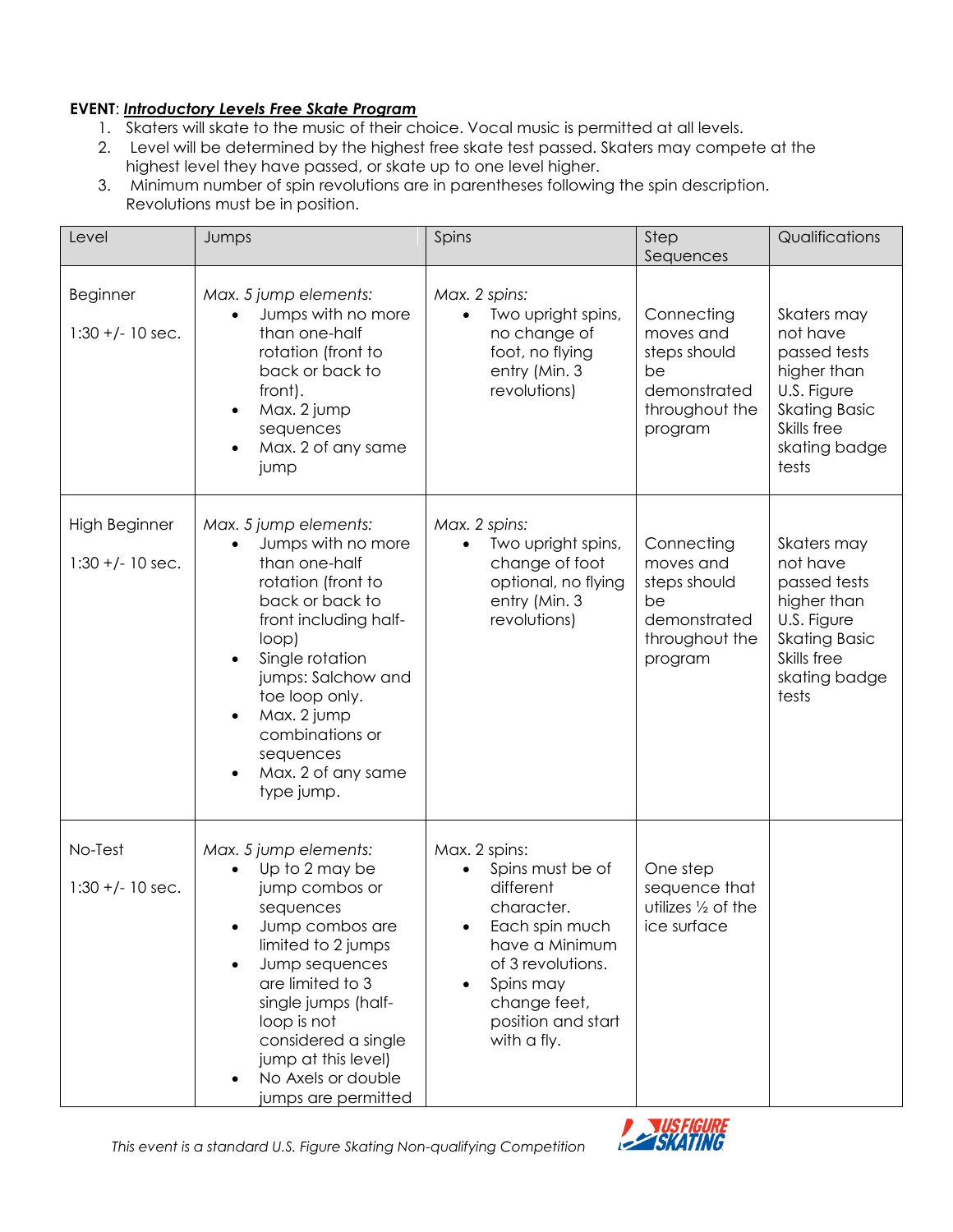## **EVENT**: *Test Track Free Skate*

1. Skaters may not enter both a Well-Balanced Free Skate event and a Test Track Free Skate event at the same non-qualifying competition.

2. Skaters will skate to the music of their choice. Vocal music is permitted at all levels.

3. Level will be determined by the highest Free Skate test passed. Skaters may compete at the highest level they have passed, or "skate up" to one level higher.

- 4. Minimum number of spin revolutions are in ( ) following the spin description. Revolutions must be in position.
- 5. The following deductions will be taken:
	- 0.1 from each mark for each technical element included that is not permitted in the event description.
	- 0.2 from the technical mark for each extra element included.
	- 0.1 from the technical mark for any spin that is less than the required minimum revolutions.

| Level                                 | Jumps                                                                                                                                                                                                                                                                                                                                                    | Spins                                                                                                                                                                                                                                                                                                 | Step<br>Sequences                                                                          | Qualifications                                                                                                                                                                                       |
|---------------------------------------|----------------------------------------------------------------------------------------------------------------------------------------------------------------------------------------------------------------------------------------------------------------------------------------------------------------------------------------------------------|-------------------------------------------------------------------------------------------------------------------------------------------------------------------------------------------------------------------------------------------------------------------------------------------------------|--------------------------------------------------------------------------------------------|------------------------------------------------------------------------------------------------------------------------------------------------------------------------------------------------------|
| Pre-Preliminary<br>$1:30 + (-10 sec.$ | Maximum of 5 jump<br>elements:<br>Jumps with not<br>$\bullet$<br>more than one-half<br>rotation (front to<br>back or back to<br>front including half-<br>loop)<br>Single rotation<br>$\bullet$<br>jumps: Salchow, toe<br>loop and loop only.<br>Max. 2 jump<br>$\bullet$<br>combinations or<br>sequences<br>Max. 2 of any same<br>$\bullet$<br>type jump | Maximum of 2 spins:<br>Two spins of a<br>different nature,<br>one position only.<br>No change of<br>foot, no flying<br>entry. (Min. 3<br>revolutions)                                                                                                                                                 | Connecting<br>moves and<br>steps should<br>be<br>demonstrated<br>throughout the<br>program | Skaters may not<br>have passed<br>tests higher<br>than U.S. Figure<br>Skating pre-<br>preliminary free<br>skate test                                                                                 |
| Preliminary<br>$1:30 +/- 10$ sec.     | Maximum of 5 jump<br>elements:<br>Jumps with not<br>$\bullet$<br>more than one<br>rotation (no Axels).<br>Max. 2 jump<br>$\bullet$<br>combinations or<br>sequences<br>Max. 2 of any same<br>type jump                                                                                                                                                    | Maximum of 2 spins:<br>One spin in one<br>$\bullet$<br>position; no<br>change of foot,<br>no flying entry.<br>(Min.3)<br>revolutions)<br>One spin<br>$\bullet$<br>consisting of a<br>front scratch to<br>back scratch; exit<br>on spinning foot<br>not mandatory.<br>(Min. 3 revolutions<br>per foot) | Connecting<br>moves and<br>steps should<br>be<br>demonstrated<br>throughout the<br>program | Skaters must<br>have passed at<br>least the U.S.<br>Figure Skating<br>pre-preliminary<br>free skate test<br>but may not<br>have passed<br>tests higher<br>than the<br>preliminary free<br>skate test |



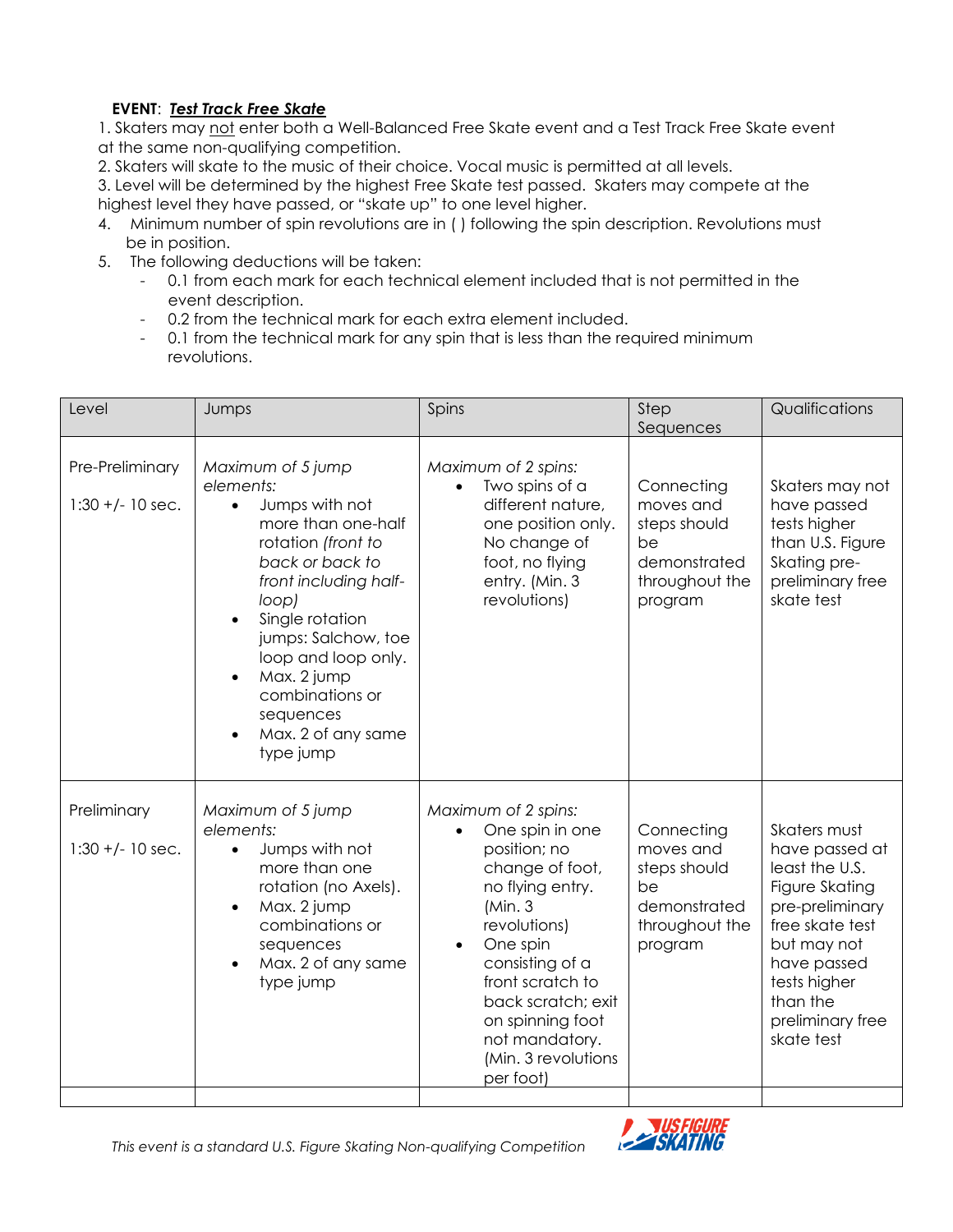| Pre-Juvenile<br>$2:00 + (-10 sec.$ | Maximum of 5 jump<br>elements:<br>Jumps with not<br>$\bullet$<br>more than one<br>rotation (no Axels).<br>Max. 2 jump<br>$\bullet$<br>combinations or<br>sequences<br>Max. 2 of any same<br>type jump                                                      | Maximum of 2 spins:<br>One spin in one<br>$\bullet$<br>position, no<br>change of foot<br>(Min.3)<br>revolutions)<br>One combination<br>spin: forward<br>camel spin to<br>forward sit spin;<br>change of foot<br>optional (Min. 6<br>revolutions). Spins<br>may not fly.                                                                             | One step<br>sequence fully<br>utilizing ice<br>surface | Skaters must<br>have passed at<br>least the U.S.<br>Figure Skating<br>preliminary free<br>skate test but<br>may not have<br>passed tests<br>higher than pre-<br>juvenile free<br>skate test |
|------------------------------------|------------------------------------------------------------------------------------------------------------------------------------------------------------------------------------------------------------------------------------------------------------|-----------------------------------------------------------------------------------------------------------------------------------------------------------------------------------------------------------------------------------------------------------------------------------------------------------------------------------------------------|--------------------------------------------------------|---------------------------------------------------------------------------------------------------------------------------------------------------------------------------------------------|
| Juvenile<br>$2:15 +/- 10$ sec.     | Maximum of 5 jump<br>elements:<br>Any single jumps,<br>$\bullet$<br>including Axel, are<br>permitted.<br>Max. 2 jump<br>$\bullet$<br>combinations or<br>sequences<br>Max. 2 of any same<br>$\bullet$<br>type jump                                          | Maximum of 2 spins:<br>One solo spin in<br>one position, no<br>change of foot<br>(Min. 4)<br>revolutions).<br>One combination<br>$\bullet$<br>spin with one<br>change of foot<br>and at least one<br>change of<br>position, must<br>include two of<br>the basic spin<br>positions. (Min. 4<br>revolutions per<br>foot)<br>Only solo spin<br>may fly | One step<br>sequence fully<br>utilizing ice<br>surface | Skaters must<br>have passed at<br>least the U.S.<br>Figure Skating<br>pre-juvenile free<br>skate test but<br>may not have<br>passed tests<br>higher than<br>juvenile free<br>skate test     |
| Intermediate<br>$2:30 +/- 10$ sec. | Maximum of 6 jump<br>elements:<br>Any single jumps.<br>$\bullet$<br>Double jumps<br>$\bullet$<br>permitted: double<br>Salchow and<br>double toe loop.<br>Maximum of 3 jump<br>$\bullet$<br>combinations or<br>sequences<br>Max. 2 of any same<br>type jump | Maximum of 2 spins:<br>One must be a<br>$\bullet$<br>flying spin (min 5<br>revolutions),<br>One must be a<br>combination spin<br>with at least one<br>change of foot<br>and at least one<br>change of<br>position (minimum<br>4 revolutions per<br>foot).                                                                                           | One step<br>sequence fully<br>utilizing ice<br>surface | Skaters must<br>have passed at<br>least the U.S.<br>Figure Skating<br>juvenile free<br>skate test but<br>may not have<br>passed tests<br>higher than<br>intermediate<br>free skate test     |

*This event is a standard U.S. Figure Skating Non-qualifying Competition* 

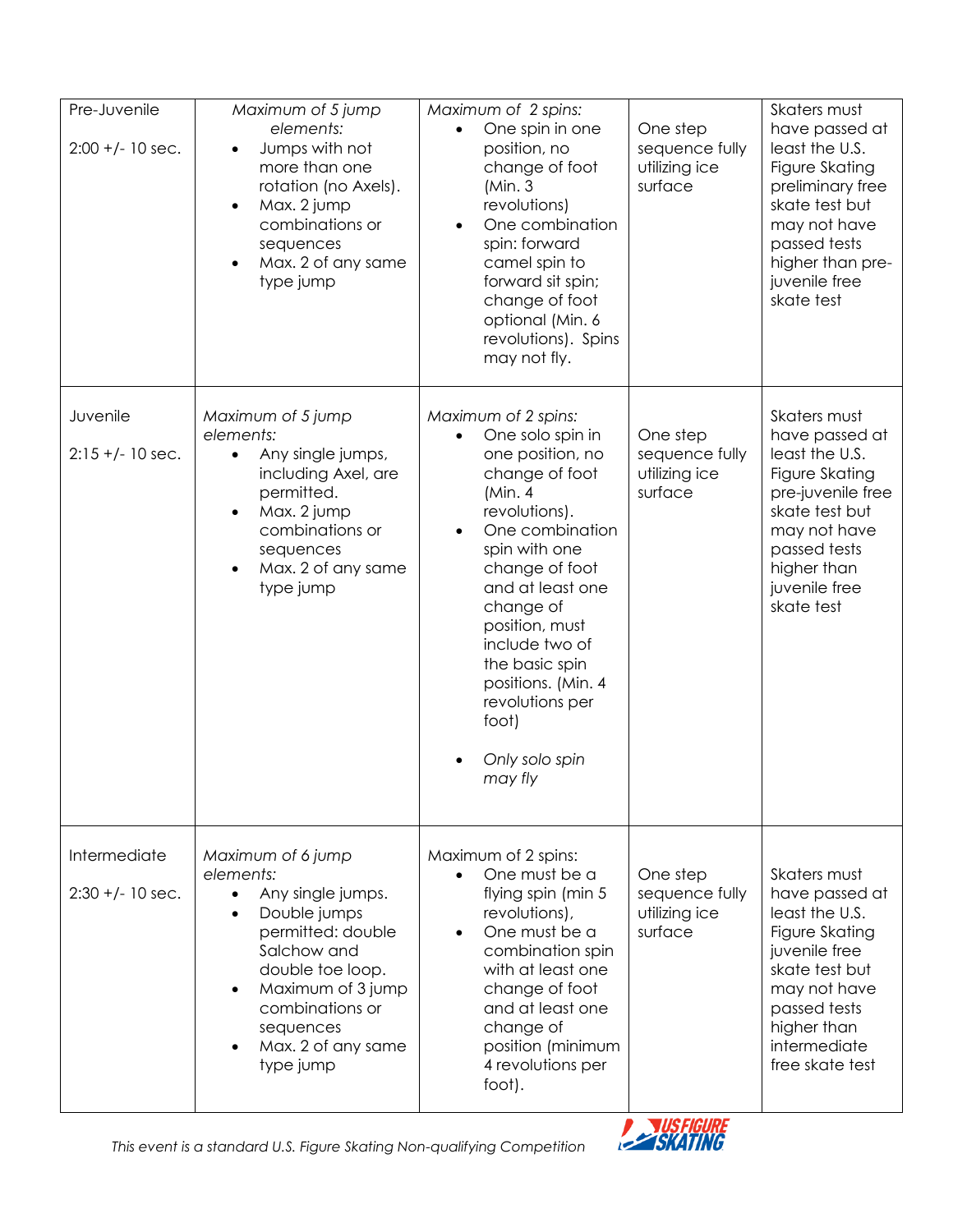| Novice<br>Ladies: $3:00 +/-$<br>10 sec.<br>Men:<br>$3:30 +/- 10$ sec. | Maximum of 7 jump<br>elements for men and 6 for<br>ladies:<br>Any single jumps.<br>$\bullet$<br>Double jumps<br>$\bullet$<br>permitted: double<br>Salchow, double<br>toe loop and<br>double loop.<br>Maximum of 3 jump<br>$\bullet$<br>combinations or<br>sequences<br>Max. 2 of any same<br>$\bullet$<br>type jump                                                        | Maximum of 3 spins, of a<br>different nature:<br>One must be a<br>$\bullet$<br>combination spin<br>with at least one<br>change of foot<br>and at least one<br>change of<br>position (min 5<br>revs per foot)<br>The other spins<br>$\bullet$<br>are the option of<br>the skater (min 6<br>revolutions per<br>foot)<br>All spins may fly        | One step<br>sequence or<br>spiral<br>sequence fully<br>utilizing ice<br>surface<br>(see rule 4104<br>& 4105 for<br>remarks)                                                                                | Skaters must<br>have passed at<br>least the U.S.<br>Figure Skating<br>intermediate<br>free skate test<br>but may not<br>have passed<br>tests higher<br>than novice<br>free skate test |
|-----------------------------------------------------------------------|----------------------------------------------------------------------------------------------------------------------------------------------------------------------------------------------------------------------------------------------------------------------------------------------------------------------------------------------------------------------------|------------------------------------------------------------------------------------------------------------------------------------------------------------------------------------------------------------------------------------------------------------------------------------------------------------------------------------------------|------------------------------------------------------------------------------------------------------------------------------------------------------------------------------------------------------------|---------------------------------------------------------------------------------------------------------------------------------------------------------------------------------------|
| Junior<br>Ladies: 3:30 +/-<br>10 sec.<br>Men:<br>$4:00 + (-10 sec.$   | Maximum of 8 jump<br>elements for men and 7 for<br>ladies:<br>Any single jumps.<br>$\bullet$<br>Double jumps<br>$\bullet$<br>permitted: double<br>Salchow, double<br>toe loop, double<br>loop and double<br>flip<br>Maximum of 3 jump<br>$\bullet$<br>combinations or<br>sequences<br>Max. 2 of any same<br>$\bullet$<br>type jump                                         | Maximum of 3 spins of a<br>different nature:<br>One spin in one<br>position (Min. 6<br>revolutions)<br>One flying spin<br>$\bullet$<br>(Min. 6)<br>revolutions)<br>One<br>$\bullet$<br>combination spin<br>consisting of all<br>three basic<br>positions and one<br>change of foot (2<br>per position, min.<br>5) revolutions per<br>foot)     | One step<br>sequence fully<br>utilizing ice<br>surface<br>(See rule 4105<br>for remarks)                                                                                                                   | Skaters must<br>have passed at<br>least the U.S.<br>Figure Skating<br>novice free<br>skate test but<br>may not have<br>passed tests<br>higher than<br>junior free skate<br>test       |
| Senior<br>Ladies: 4:00 +/-<br>10 sec.<br>Men:<br>$4:30 + (-10 sec.$   | Maximum of 8 jump<br>elements for men and 7 for<br>ladies:<br>Any single jumps.<br>$\bullet$<br>Must include at<br>$\bullet$<br>least four different<br>double jumps, one<br>must be a double<br>Lutz.<br>Triple jumps are not<br>$\bullet$<br>permitted<br>Maximum of 3 jump<br>$\bullet$<br>combinations or<br>sequences<br>Max. 2 of any same<br>$\bullet$<br>type jump | Maximum of 3 spins of a<br>different nature:<br>One spin in one<br>$\bullet$<br>position (Min. 6<br>revolutions)<br>One flying spin<br>(Min. 6)<br>revolutions)<br>One combination<br>$\bullet$<br>spin consisting of<br>all three basic<br>spin positions and<br>one change of<br>foot (2 per<br>position, min. 5<br>revolutions per<br>foot) | Men:<br>Two different<br>step<br>sequences,<br>one being of<br>advanced<br>difficulty, both<br>fully utilizing the<br>ice surface.<br>(See rule 4105<br>for remarks)<br>Ladies:<br>One step<br>sequence of | Skaters must<br>have passed at<br>least the U.S.<br>Figure Skating<br>junior free skate<br>test                                                                                       |

*This event is a standard U.S. Figure Skating Non-qualifying Competition* 

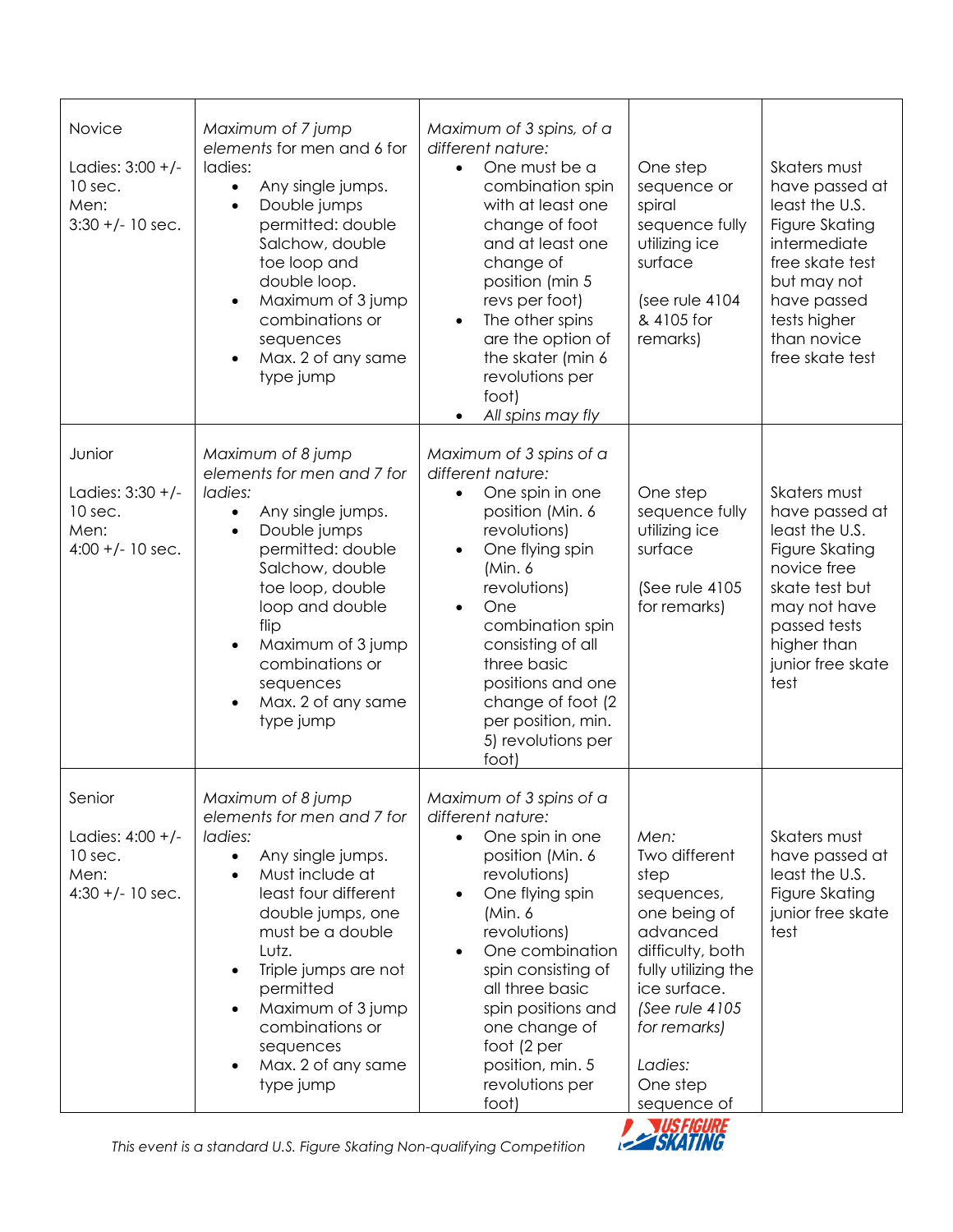| Senior cont. |  | advanced<br>difficulty,<br>covering the<br>full ice surface<br>and one spiral<br>sequence.<br>(See rule 4104<br>& 4105 for<br>remarks.) |  |
|--------------|--|-----------------------------------------------------------------------------------------------------------------------------------------|--|
|              |  |                                                                                                                                         |  |

## **EVENT**: *Well Balanced Program Free Skate*

1. Skaters may not enter both a Well Balanced Free Skate event and a Test Track Free Skate event at the same nonqualifying competition.

2. Skaters will skate to the music of their choice. Vocal music is permitted for pre-preliminary – intermediate.

3. Level will be determined by the highest free skate test passed. Skaters may compete at the highest level they have passed, or skate up to one level higher.

4. Either IJS or the 6.0 judging system may be used for this event.

5. All relevant and appropriate IJS rules will be used. Coaches and athletes are expected to be aware of these rules by reading the documents on [www.usfigureskating.org](http://www.usfigureskating.org/), under "Technical Information," then "Singles/Pairs"

| Level               | Time                                                        | Jumps                                                                                                                                                                                                                                                                                                                              | Spins                                                                                                                                                                                | Step                                                                                        |
|---------------------|-------------------------------------------------------------|------------------------------------------------------------------------------------------------------------------------------------------------------------------------------------------------------------------------------------------------------------------------------------------------------------------------------------|--------------------------------------------------------------------------------------------------------------------------------------------------------------------------------------|---------------------------------------------------------------------------------------------|
| Pre-<br>Preliminary | 1:30<br>$+/- 10$<br>sec.<br>Vocal                           | Maximum of 5 jump elements:<br>a) Any single jumps, including Axel,<br>allowed.<br>Max. 2 jump combinations or<br>b)<br>sequences<br>Jump combinations are limited to<br>C)                                                                                                                                                        | Maximum of 2 spins:<br>a) Spins must be of a<br>different nature<br>b) Spins may change<br>feet and/or position.                                                                     | Sequences<br>One step<br>sequenced<br>that must use<br>$\frac{1}{2}$ of the ice<br>surface. |
|                     | music<br>permi<br>tted                                      | 2 jumps.<br>Number of jumps in a jump<br>d)<br>sequence is limited to a max. of 3<br>single jumps (1/2 loop is not<br>considered a single jump.)<br>Axel may be repeated as an<br>e)<br>individual jump, as part of a jump<br>combination or jump sequence.<br>Max of 2 Axels.<br>Double or triple jumps are not<br>f)<br>allowed. | Spins may start with a<br>C)<br>fly.<br>Min. of 3 revolutions<br>d)                                                                                                                  |                                                                                             |
| Preliminary         | 1:30<br>$+/- 10$<br>sec.<br>Vocal<br>music<br>permi<br>tted | Maximum of 5 jump elements:<br>One must be an Axel or waltz-<br>a)<br>jump.<br>Max. 2 jump combinations or<br>b)<br>sequences<br>Jump combinations limited to 2<br>C)<br>jumps<br>Number of jumps in a jump<br>d)<br>sequence is limited to a max. of 3                                                                            | Maximum of 2 spins:<br>a) Spins must be of a<br>different nature<br>b) Spins may change<br>feet and/or position.<br>c) Spins may start with a<br>fly.<br>Min. of 3 revolutions<br>d) | One step<br>sequenced<br>that must use<br>$\frac{1}{2}$ of the ice<br>surface.              |

*This event is a standard U.S. Figure Skating Non-qualifying Competition*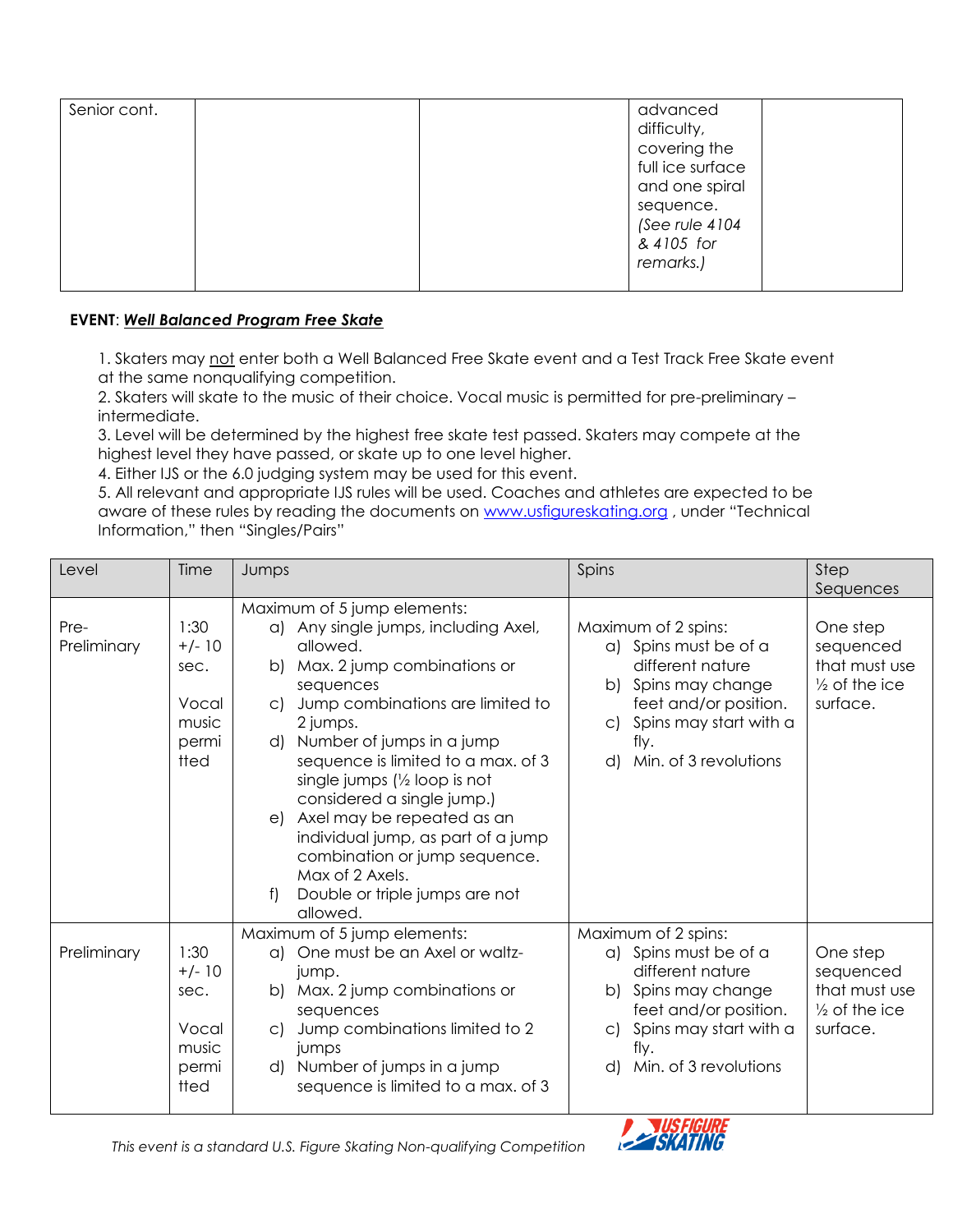| Preliminary<br>Cont.                                                            |                                                             | single jumps $\left(\frac{1}{2}\right)$ loop is not<br>considered a single jump.)<br>Only 2 different double jumps may<br>e)<br>be attempted, selected from:<br>double Salchow, double toe-loop,<br>double loop)<br>Axel and no more than 2 different<br>f)<br>double jumps may be repeated as<br>individual jumps, as part of jump<br>combinations or jump sequences.<br>Max. of 2 Axels or any double<br>g)<br>jump.<br>Double flips, double Lutzes, double<br>h)<br>Axels or triple jumps are not<br>allowed.                                                                                                                                                                 |                                                                                                                                                                                                                                                                                                    |                                                                              |
|---------------------------------------------------------------------------------|-------------------------------------------------------------|----------------------------------------------------------------------------------------------------------------------------------------------------------------------------------------------------------------------------------------------------------------------------------------------------------------------------------------------------------------------------------------------------------------------------------------------------------------------------------------------------------------------------------------------------------------------------------------------------------------------------------------------------------------------------------|----------------------------------------------------------------------------------------------------------------------------------------------------------------------------------------------------------------------------------------------------------------------------------------------------|------------------------------------------------------------------------------|
| Pre-Juvenile                                                                    | 2:00<br>$+/- 10$<br>sec.<br>Vocal<br>music<br>permi<br>tted | Maximum of 5 jump elements:<br>a) One must be an Axel or waltz -<br>jump.<br>b) Max. 2 jump combinations or<br>sequences<br>Jump combinations limited to 2<br>$\mathsf{C}$<br>jumps<br>d) Number of jumps in jump<br>sequence is limited to a max. of 3<br>single or double jumps. $\left(\frac{1}{2}\right)$ loop is<br>not considered a single jump at<br>this level.)<br>Number of different double jumps<br>e)<br>is not limited.<br>Axel and no more than 3 different<br>f<br>double jumps may be repeated as<br>Individual jumps, as part of jump<br>combination or jump sequence.<br>Maximum of 2 Axels or any double<br>g)<br>jump<br>h) No double Axels or triple jumps | Maximum of 2 spins:<br>a) 1 spin combination;<br>with or without<br>change of foot*, may<br>fly.<br>1 spin with only 1<br>b)<br>position*, may fly, no<br>change of foot<br>c) Min. 4 revolutions.; 6<br>revolutions for combo<br>d) Spins must be of a<br>different nature                        | One step<br>sequence<br>fully utilizing<br>ice surface.                      |
| Juvenile<br>(under 14<br>years)<br>& Open<br>Juvenile (14<br>years or<br>older) | 2:15<br>$+/- 10$<br>sec.                                    | Maximum of 5 jump elements:<br>One must be an Axel-type jump*<br>a)<br>Max. 2 jump combinations or<br>b)<br>sequences<br>Jump combinations limited to 2<br>$\mathsf{C}$<br>jumps<br>d) Number of jumps in jump<br>sequence is not limited<br>No more than 3 double jumps may<br>e)<br>be repeated (1 each), but only<br>as part of combination or<br>sequence. Max 2 of same double<br>jump.<br>No triple jumps<br>f)                                                                                                                                                                                                                                                            | Maximum of 2 spins:<br>a) 1 spin combination;<br>with/without change<br>of foot*<br>1 spin with only 1<br>b)<br>position; no change<br>of foot*<br>Both spins may start<br>C)<br>with a fly<br>d) Min. 5 revolutions; 8<br>revolutions. for<br>combination<br>e) Min. 2 revolutions in<br>position | One<br>choreographi<br>c step<br>sequence<br>fully utilizing<br>ice surface. |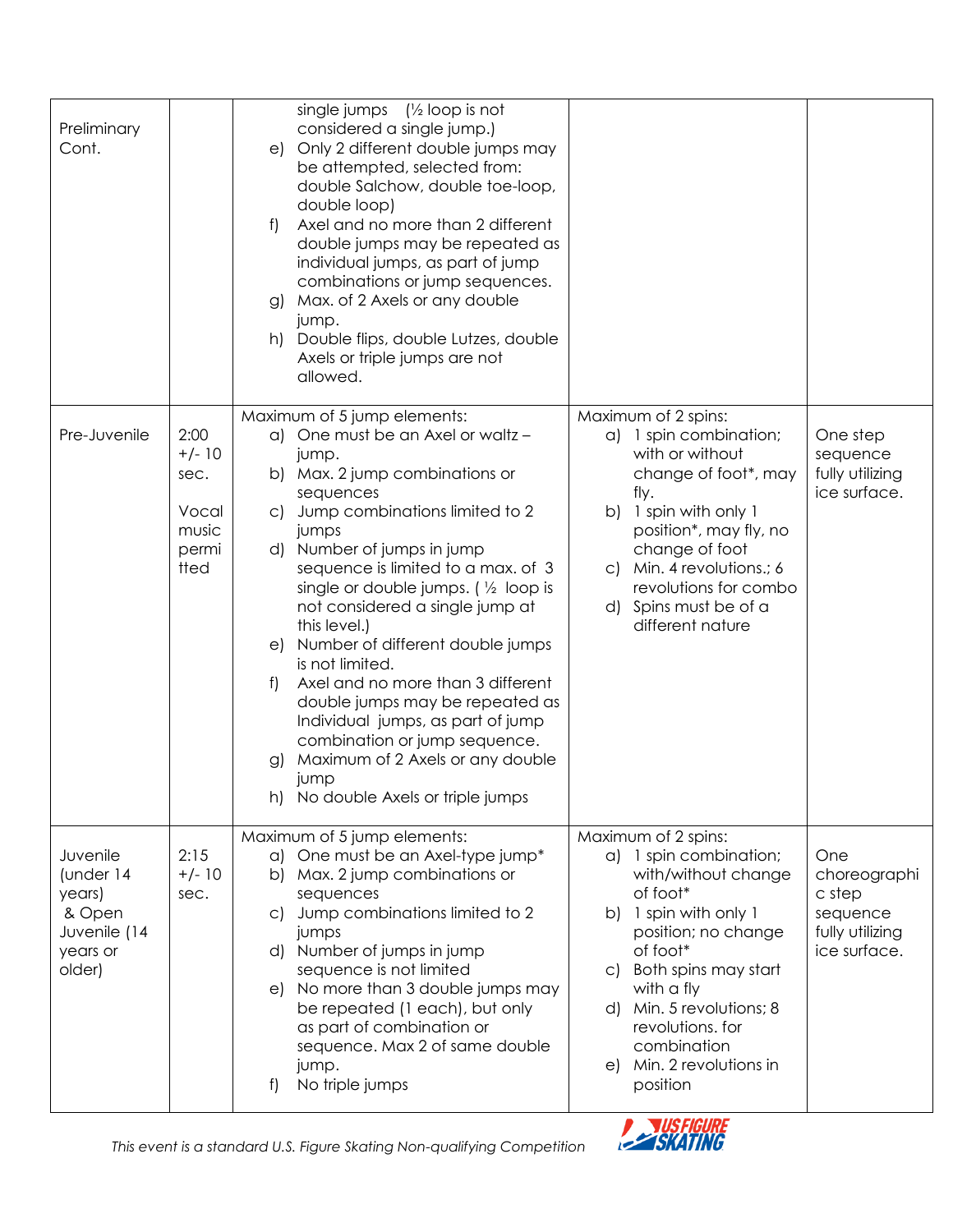| Juvenile         |                          |                                                                                                                                                                                                                                                                                                                                                                                                                                                                                           | f)<br>Spins must be of a                                                                                                                                                                                                                                                                                                                                                                                                                                                                                                                                        |
|------------------|--------------------------|-------------------------------------------------------------------------------------------------------------------------------------------------------------------------------------------------------------------------------------------------------------------------------------------------------------------------------------------------------------------------------------------------------------------------------------------------------------------------------------------|-----------------------------------------------------------------------------------------------------------------------------------------------------------------------------------------------------------------------------------------------------------------------------------------------------------------------------------------------------------------------------------------------------------------------------------------------------------------------------------------------------------------------------------------------------------------|
| Cont.            |                          |                                                                                                                                                                                                                                                                                                                                                                                                                                                                                           | different nature                                                                                                                                                                                                                                                                                                                                                                                                                                                                                                                                                |
| Intermediate     | 2:30<br>$+/- 10$<br>sec. | Maximum of 6 jump elements:<br>a) 1 must be an Axel-type jump*<br>Max 3 jump combinations<br>b)<br>(combos) or sequences<br>Jump combinations limited to 2<br>$\mathsf{C}$<br>jumps, but one 3-jump combo is<br>permitted<br>d) Number of jumps in jump<br>sequence is not limited<br>e) No more than 3 double/triple<br>jumps may be repeated; only 1<br>repeat may be a triple. Double or<br>triple jump repeated only in<br>combo or sequence. Max. 2 of the<br>same double or triple. | Maximum of 2 spins:<br>a) 1 spin combination;<br>One<br>w/without change of<br>choreographi<br>foot*<br>c step<br>b) 1 spin with only 1<br>sequence<br>position; no change<br>fully utilizing<br>of foot*<br>ice surface.<br>c) Both spins may start<br>with a fly<br>d) Min. 5 revolutions; 8<br>revolutions. for<br>combo<br>e) Min. 2 revolutions. in<br>position<br>Spins must be of a<br>f<br>different nature                                                                                                                                             |
| Novice<br>Ladies | 3:00<br>$+/- 10$<br>sec. | Maximum of 6 jump elements:<br>One must be an Axel-type jump*<br>a)<br>Max. 3 jump combinations<br>b)<br>(combos) or sequences<br>Jump combinations limited to 2<br>$\mathsf{C}$<br>jumps, but one 3-jump combo is<br>permitted<br>d) Number of jumps in jump<br>sequence is not limited<br>No more than 3 double/triple<br>e)<br>jumps may be repeated; only 1<br>repeat may be a triple. Double or<br>triple jump repeated only in<br>combo or seq. Max. 2 same<br>double or triple.    | Maximum of 3 spins:<br>Spins must be of a<br>One leveled<br>a)<br>different nature<br>step<br>1 flying entry with no<br>b)<br>sequence<br>change of foot or<br>Fully utilizing<br>position*<br>the ice<br>c) 1 spin combination;<br>surface<br>w/without change of<br>foot*<br>d) 3rd spin is option of<br>skater<br>e) Min. 6 revolutions; 10<br>revolutions. for<br>combo<br>Min. 2 revolutions. in<br>f)<br>position<br>Spins may change<br>g)<br>feet and start with a<br>fly, except<br>For the flying spin with<br>h)<br>no change of foot or<br>position |
| Novice<br>Men    | 3:30<br>$+/- 10$<br>sec. | Maximum of 7 jump elements:<br>One must be an Axel-type jump*<br>a)<br>Max. 3 jump combinations<br>b)<br>(combos) or sequences<br>c) Combos limited to 2 jumps, but<br>one 3-jump combo is permitted<br>d) Number of jumps in jump<br>sequence is not limited<br>e) One double Axel and two<br>different triple jumps may be<br>repeated.                                                                                                                                                 | Maximum of 3 spins:<br>Spins must be of a<br>One leveled<br>a)<br>different nature<br>step<br>b) 1 flying entry with no<br>sequence<br>change of foot or<br>Fully utilizing<br>position*<br>the ice<br>c) 1 spin combination;<br>surface.<br>with or without<br>change of foot*<br>d) 3rd spin is option of<br>skater<br>Min. 6 revolutions; 10<br>e)<br>revolutions for combo                                                                                                                                                                                  |

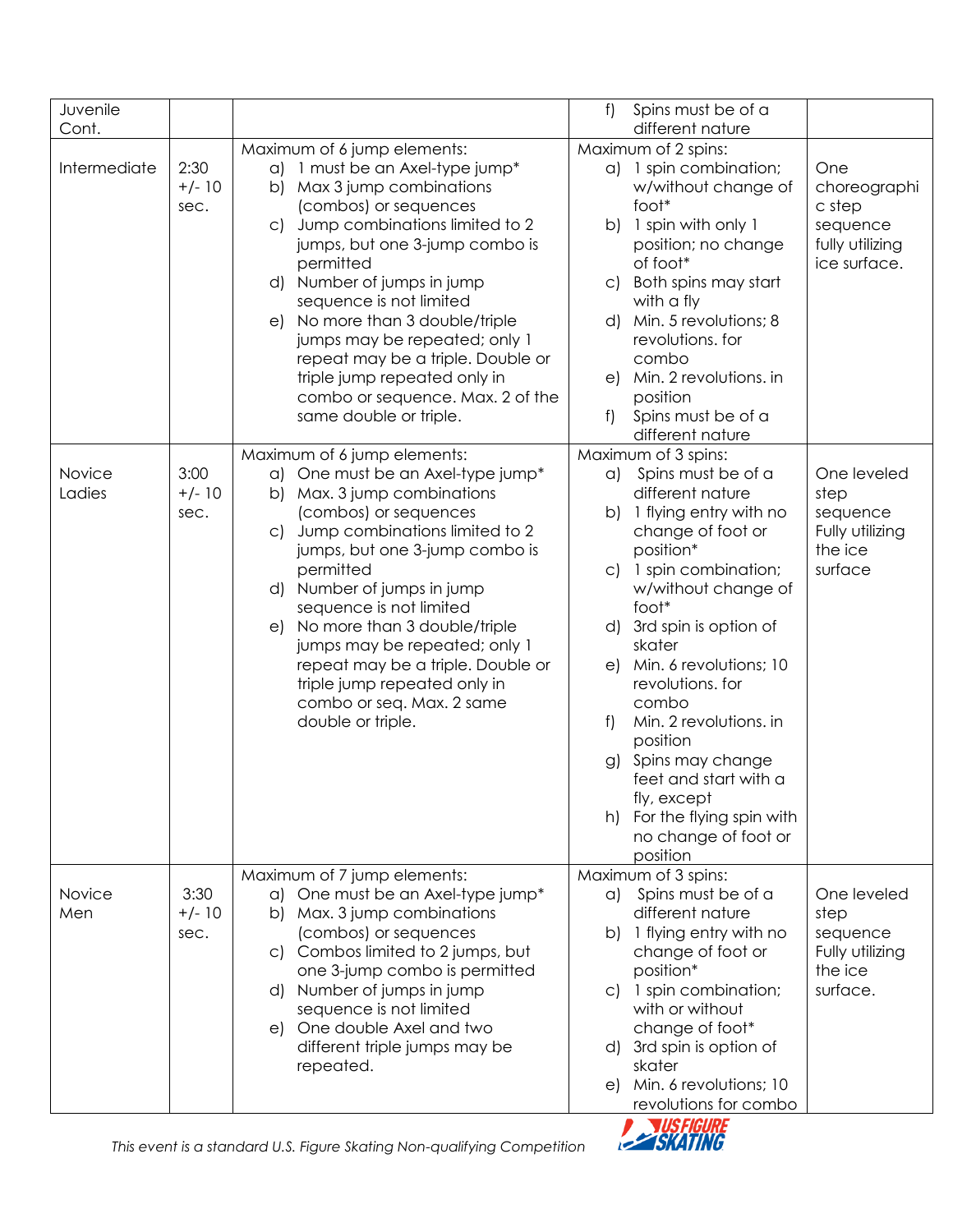| Novice Men<br>Cont.         |                                                      | If double Axel or triple jumps<br>f)<br>repeated, must be in combo or<br>sequence.<br>No more than two of the same<br>g)<br>type of double or triple may be<br>attempted.                                                                                                                                                                                                                                                                                                                                                                                                                     | Min. 2 revolutions in<br>f)<br>position<br>g) Spins may change<br>feet and start with a<br>fly, except for the<br>flying spin with no<br>change of foot or<br>position                                                                                                                                                                                                                                                                                                                                                                                                                                      |
|-----------------------------|------------------------------------------------------|-----------------------------------------------------------------------------------------------------------------------------------------------------------------------------------------------------------------------------------------------------------------------------------------------------------------------------------------------------------------------------------------------------------------------------------------------------------------------------------------------------------------------------------------------------------------------------------------------|-------------------------------------------------------------------------------------------------------------------------------------------------------------------------------------------------------------------------------------------------------------------------------------------------------------------------------------------------------------------------------------------------------------------------------------------------------------------------------------------------------------------------------------------------------------------------------------------------------------|
| Junior Ladies<br>Junior Men | 3:30<br>$+/- 10$<br>sec.<br>4:00<br>$+/- 10$<br>sec. | Maximum of 7 jump elements:<br>a) One must be an Axel-type jump *<br>b) Max. 3 jump combinations<br>(combos) or sequences<br>c) Combos limited to 2 jumps, but<br>one 3-jump combo is permitted<br>d) Number of jumps in jump<br>sequence is not limited<br>e) 2 triples or quads may be<br>repeated, but must be in combo<br><b>or</b><br>t)<br>sequence<br>Max. 2 double Axels as solo jump<br>g)<br>or in combo/sequence<br>Maximum of 8 jump elements:<br>a) One must be an Axel-type jump *<br>b) Max. 3 jump combinations<br>(combos) or sequences<br>c) Combos limited to 2 jumps, but | Maximum of 3 spins:<br>a) 1 flying entry*<br>One leveled<br>1 spin combination;<br>b)<br>step<br>with or without<br>sequence<br>change of foot*<br>Fully utilizing<br>c) 1 spin with only 1<br>the ice<br>position *<br>surface.<br>d) Min. 6 revolutions; 10<br>revs. for combo<br>Min. 2 revolutions in<br>e)<br>position<br>f<br>All spins may change<br>feet and start with a<br>fly<br>g) Spins must be of a<br>different nature<br>Maximum of 3 spins:<br>a) 1 flying entry*<br>One leveled<br>1 spin combination;<br>b)<br>step<br>with or without<br>sequence<br>change of foot*<br>Fully utilizing |
|                             |                                                      | one 3-jump combo is permitted<br>d) Number of jumps in jump<br>sequence is not limited<br>e) 2 triples or quads may be<br>repeated, but must be in combo<br>or<br>f)<br>sequence<br>Max. 2 double Axels as solo jump<br>g)<br>or in combo/sequence                                                                                                                                                                                                                                                                                                                                            | c) 1 spin with only 1<br>the ice<br>position *<br>surface.<br>d) Min. 6 revolutions; 10<br>revs. for combo<br>e) Min. 2 revolutions in<br>position<br>f)<br>All spins may change<br>feet and start with a<br>fly<br>g) Spins must be of a<br>different nature                                                                                                                                                                                                                                                                                                                                               |
| Senior Ladies               | 4:00<br>$+/- 10$<br>sec.                             | Maximum of 7 jump elements:<br>One must be an Axel-type jump *<br>$\alpha$<br>Max. 3 jump combinations<br>b)<br>(combos) or sequences<br>c) Combos limited to 2 jumps, but<br>one 3-jump combo is permitted<br>Number of jumps in jump<br>d)<br>sequence is not limited                                                                                                                                                                                                                                                                                                                       | Maximum of 3 spins:<br>a) 1 flying entry*<br>One leveled<br>b) 1 spin combination;<br>step<br>with or without<br>sequence<br>change of foot*<br>One<br>c) 1 spin with only 1<br>choreographi<br>position *<br>C<br>d) Min. 6 revolutions; 10<br>sequence<br>revolutions for combo                                                                                                                                                                                                                                                                                                                           |

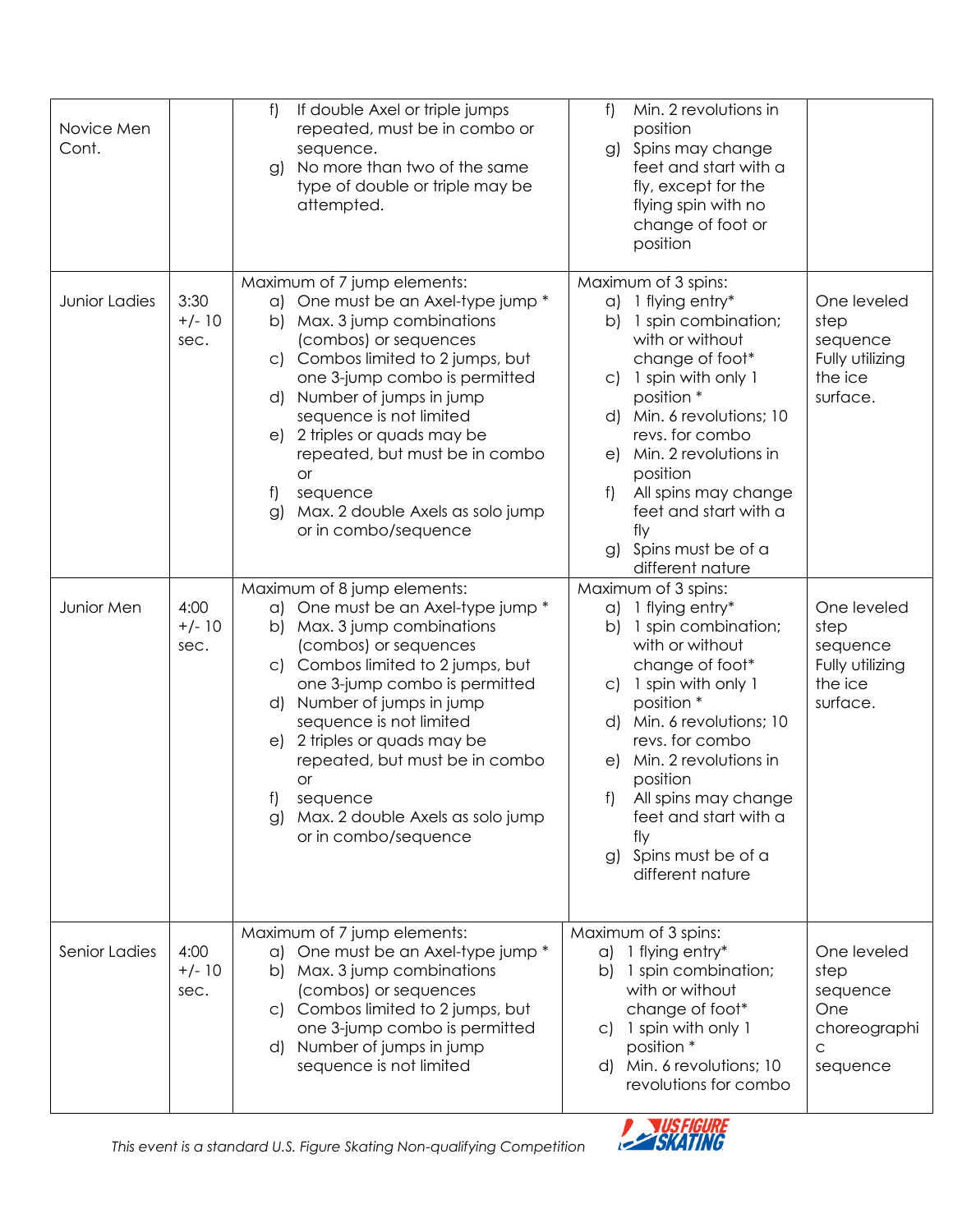| Senior Ladies<br>Cont. |                          | 2 triples or quads may be<br>e)<br>repeated, but must be in combo<br>or<br>f<br>Sequence<br>Max. 2 double Axels as solo jump<br>g)<br>or in combo/sequence                                                                                                                                                                                                                                                                                              | Min. 2 revolutions in<br>e)<br>position<br>All spins may change<br>f)<br>feet and start with a<br>flv<br>Spins must be of a                                                                                                                                                                                                                                                    | Fully utilizing<br>the ice<br>surface                                                                                       |
|------------------------|--------------------------|---------------------------------------------------------------------------------------------------------------------------------------------------------------------------------------------------------------------------------------------------------------------------------------------------------------------------------------------------------------------------------------------------------------------------------------------------------|--------------------------------------------------------------------------------------------------------------------------------------------------------------------------------------------------------------------------------------------------------------------------------------------------------------------------------------------------------------------------------|-----------------------------------------------------------------------------------------------------------------------------|
|                        |                          |                                                                                                                                                                                                                                                                                                                                                                                                                                                         | g)<br>different nature                                                                                                                                                                                                                                                                                                                                                         |                                                                                                                             |
| Senior Men             | 4:30<br>$+/- 10$<br>sec. | Maximum of 8 jump elements:<br>One must be an Axel-type jump *<br>a)<br>Max. 3 jump combinations<br>b)<br>(combos) or sequences<br>Combos limited to 2 jumps, but<br>$\mathsf{C}$<br>one 3-jump combo is permitted<br>Number of jumps in jump<br>d)<br>sequence is not limited<br>2 triples or quads may be<br>e)<br>repeated, but must be in combo<br><b>or</b><br>f)<br>Sequence<br>Max. 2 double Axels as solo jump<br>g)<br>or in<br>combo/sequence | Maximum of 3 spins:<br>$a)$ 1 flying entry*<br>1 spin combination;<br>b)<br>with or without<br>change of foot*<br>1 spin with only 1<br>$\mathsf{C}$<br>position *<br>d) Min. 6 revolutions; 10<br>revolutions for combo<br>e) Min. 2 revolutions in<br>position<br>All spins may change<br>f)<br>feet and start with a<br>fly<br>Spins must be of a<br>g)<br>different nature | One leveled<br>step<br>sequence<br>One<br>choreographi<br>$\mathsf{C}$<br>sequence<br>Fully utilizing<br>the ice<br>surface |

## *SINGLES SHORT PROGRAM*

The short program events listed below will be skated. Athletes and coaches are responsible for going to the U.S. Figure Skating rulebook for rules, program length, etc.

A. Juvenile and Intermediate short program – Rule 4230

B. Novice short program – Rule 4220

C. Junior short program – Rule 4210

D. Senior short program – Rule 4200

## *COMBINED SHORT PROGRAM & WELL BALANCED FREE SKATE EVENTS*

*Short Program Event: The juvenile short program is the only short program skated as a separate event. All other short programs (Intermediate, Novice, Junior & Senior) will be skated as a part of the Championship Events.* 

*Championship Events***:** The Championship Event offers Intermediate, Novice, Junior, and Senior skaters the opportunity to skate a combined event (both short program and free skate program.) Skaters will skate both segments. Final placements will be determined according to USFSA rules, which will combine results from both the short program and the free skate program. There MAY be final rounds for championship events depending upon the number of entries in each event. The Final Rounds will consist of ONLY the free skate program. There will not be an option to skate the short program and the free skate as separate events.

#### **INITIAL / FINAL ROUND FOR FREE SKATE EVENTS**

There will be no final rounds, except the Championship events.

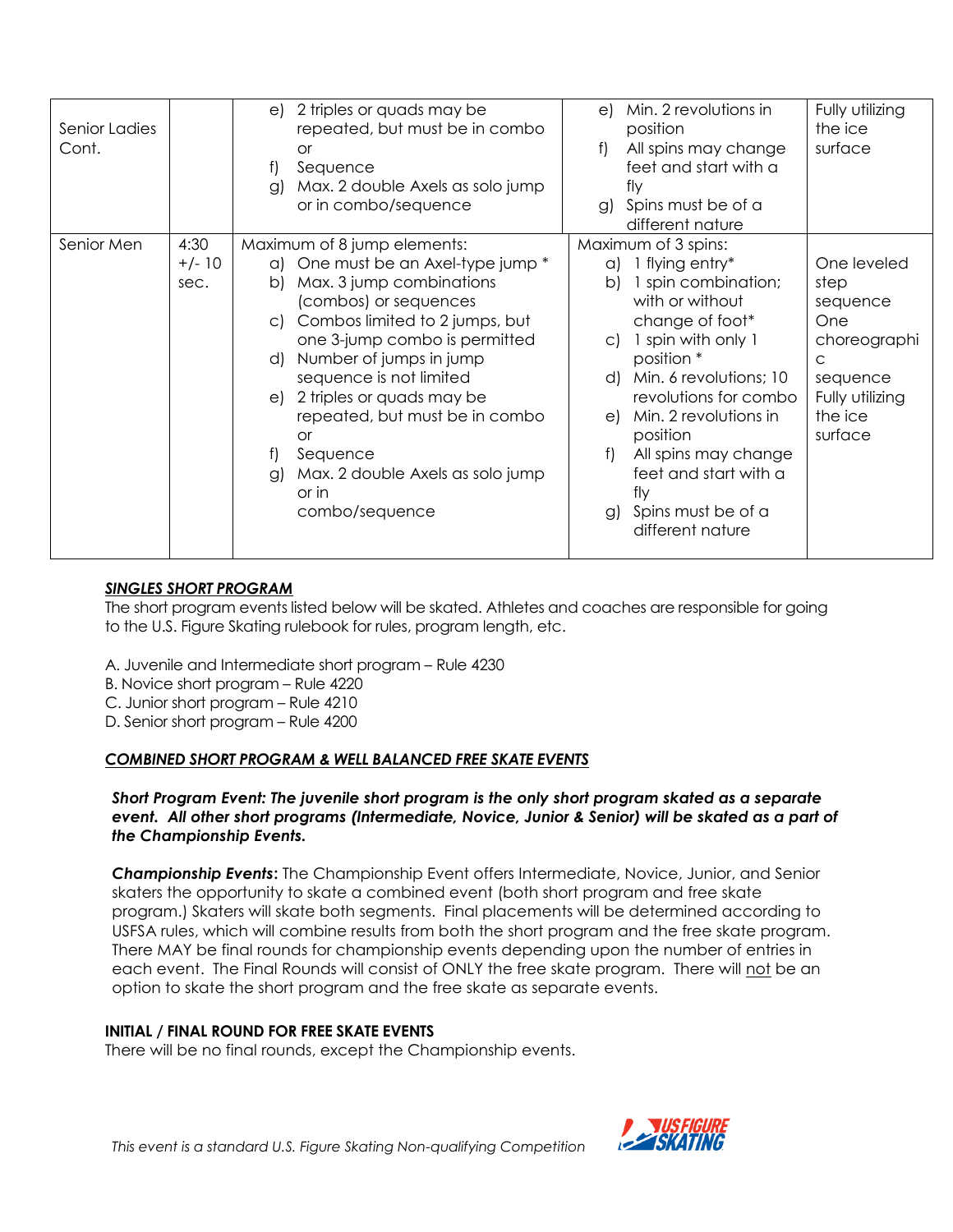## **EVENT:** *Compulsory Events*

Format: In simple program form, using a limited number of connecting steps, the skating order of the required elements is optional

- $\bullet$  To be skated on  $\frac{1}{2}$  ice
- No music is allowed
- The skater must demonstrate the required elements and may use any additional elements from previous levels
- A 0.2 deduction will be taken for each element performed from a higher level
- *Skaters may have the option to skate one level higher in compulsories than their free skate program*

| Level    | Time                 | Skating rules/standards                                          |
|----------|----------------------|------------------------------------------------------------------|
|          |                      | Waltz jump<br>1.                                                 |
| Beginner | $1:15 \text{ max}$ . | 2. $\frac{1}{2}$ jump of choice                                  |
|          |                      | 3. Forward two-foot or one-foot spin, minimum three revolutions  |
|          |                      | (free leg position optional)                                     |
|          |                      | 4. Forward or backward spiral                                    |
|          |                      | Toe loop jump                                                    |
| High     | $1:15 \text{ max}$ . | Salchow jump<br>2.                                               |
| Beginner |                      | Forward scratch spin - minimum three revolutions<br>3.           |
|          |                      | Forward or backward spiral<br>4.                                 |
|          |                      | Loop jump                                                        |
| No-Test  | $1:15 \text{ max}$ . | Jump combination to include a toe loop (may not use a loop<br>2. |
|          |                      | or Axel)                                                         |
|          |                      | Solo spin - sit or camel spin - minimum three revolutions<br>3.  |
|          |                      | 4. Spiral sequence, must include a forward and backward spiral.  |
|          |                      | Additional spirals and balance moves may be included.            |

| Level                   | Time                 | Skating rules/standards                                                                                                                                                                                                 |
|-------------------------|----------------------|-------------------------------------------------------------------------------------------------------------------------------------------------------------------------------------------------------------------------|
| $Pre -$<br>Preliminary  | 1:00 max.            | Single flip<br>1.<br>Jump combination: single/single (no Axel)<br>2.<br>Sit spin or camel spin - minimum three revolutions<br>3.<br>Spiral sequence with one forward spiral and one backward<br>4.<br>spiral (any edge) |
| Preliminary             | 1:00 max.            | Single Lutz<br>1.<br>Jump combination: single/single (may include Axel)<br>2.<br>Back upright spin - minimum three revolutions<br>3.<br>Forward inside spiral<br>4.                                                     |
| $Pre -$<br>Juvenile     | $1:15 \text{ max}$ . | Single jump (may include Axel)<br>Jump combination: single/single (may include Axel)<br>2.<br>Layback spin or camel spin - minimum three revolutions<br>3.<br>Step sequence - circular<br>4.                            |
| Juvenile &<br>Open Juv. | $1:15 \text{ max}$ . | Single Axel<br>Jump combination: single/single or double/single<br>2.<br>Layback spin or camel spin - minimum three revolutions<br>3.<br>Step sequence - circular<br>4.                                                 |

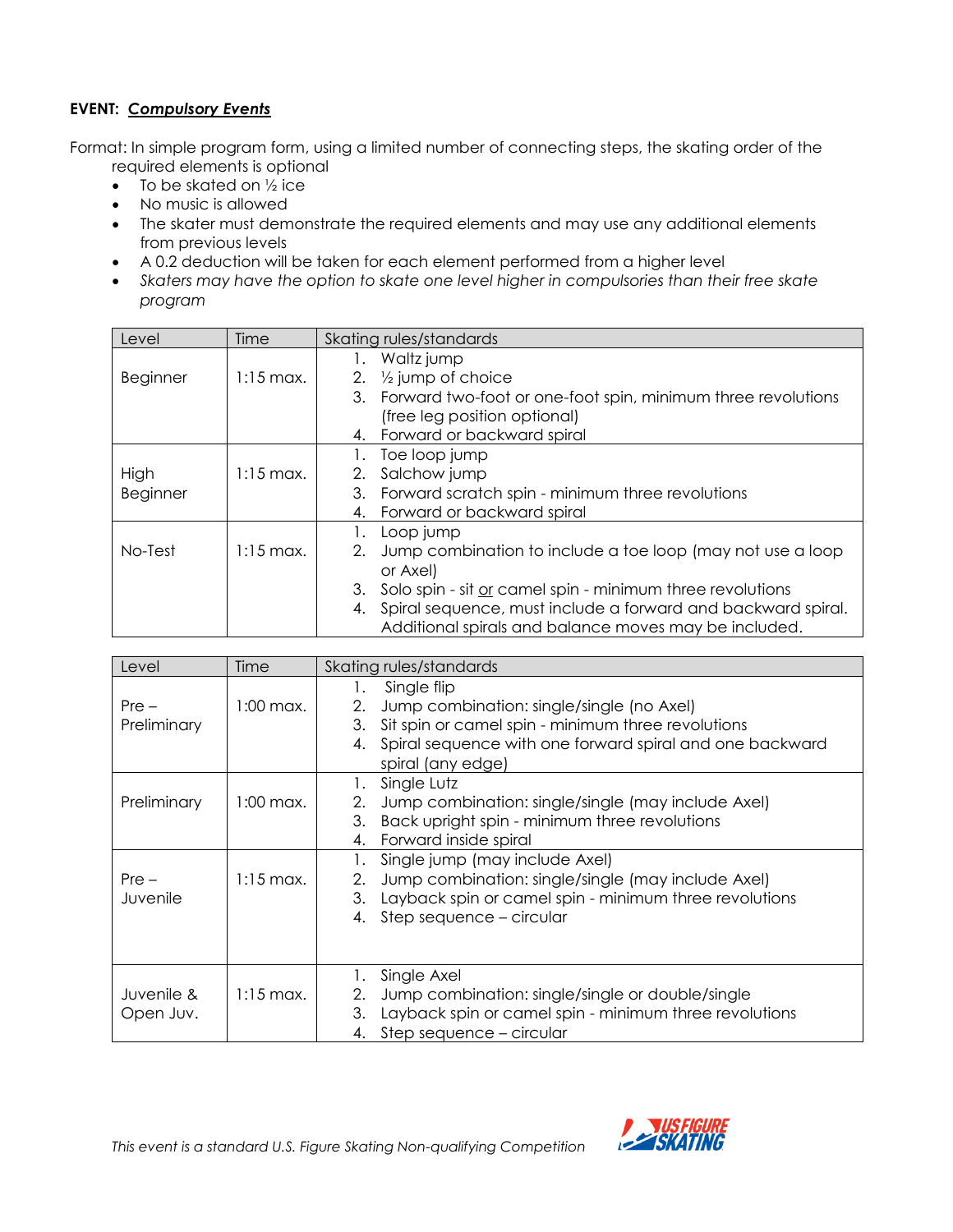#### **EVENT**: *Jumps Challenge*

- 1. Each jump may be attempted twice; the best attempt will be counted.
- 2. Pre-juvenile and lower will be skated ½ ice; Juvenile senior will be skated on full ice
- 3. Jumps with an "\*" must be preceded with connecting steps (intermediate senior)

| Level        | Time                 | Skating rules / standards                                                     |
|--------------|----------------------|-------------------------------------------------------------------------------|
|              |                      | Waltz jump (from backward crossovers)<br>1.                                   |
| Beginner     | $1:15 \text{ max}$ . | 2.<br>1/2 flip or 1/2 Lutz                                                    |
|              |                      | 3.<br>Single Salchow                                                          |
|              |                      | Waltz jump (from backward crossovers)<br>1.                                   |
| High         | $1:15$ max.          | Single Salchow<br>2.                                                          |
| Beginner     |                      | 3.<br>Jump combination - waltz jump-toe loop                                  |
|              |                      | 1.<br>Single toe loop                                                         |
| No-Test      | $1:15$ max.          | Single loop<br>2.                                                             |
|              |                      | 3.<br>Jump combination – Any two $\frac{1}{2}$ or single revolution jumps (no |
|              |                      | Axel)                                                                         |
|              |                      | Single toe loop<br>1.                                                         |
| $Pre -$      | $1:15$ max.          | Single flip<br>2.                                                             |
| Preliminary  |                      | 3.<br>Jump combination - Any two 1/2 or single revolution jumps (no           |
|              |                      | Axel)                                                                         |
|              |                      | Single flip<br>5.                                                             |
| Preliminary  | $1:15$ max.          | Single Lutz<br>6.                                                             |
|              |                      | Jump combination - Any single jump + single loop (may be<br>7.                |
|              |                      | Axel)                                                                         |
|              |                      | Single Axel<br>5.                                                             |
| $Pre -$      | $1:15$ max.          | Single or double jump<br>6.                                                   |
| Juvenile     |                      | Jump combination - single/single (no Axel)<br>7.                              |
|              |                      | Single Axel<br>5.                                                             |
| Juvenile &   | $1:15$ max.          | Double Salchow<br>6.                                                          |
| Open Juv.    |                      | Jump combination – single/single or double/single (no Axel)<br>7.             |
| Intermediate | $1:15$ max.          | Single Axel<br>1.<br>Double loop*<br>2.                                       |
|              |                      | 3.<br>Jump combination - double/single (no Axel)                              |
|              |                      | 1.<br>Double loop                                                             |
| Novice       | $1:15$ max.          | Double flip*<br>2.                                                            |
|              |                      | 3.<br>Jump combination - double/double (may be double Axel)                   |
|              |                      | Choice of double or triple jump<br>1.                                         |
| Junior       | $1:15$ max.          | 2.<br>Double or triple flip*                                                  |
|              |                      | 3.<br>Jump combination - double/double (may be double Axel)                   |
|              |                      | Choice of double or triple jump<br>1.                                         |
| Senior       | $1:15$ max.          | Double or triple Lutz*<br>2.                                                  |
|              |                      | 3.<br>Jump combination – double/double or triple/double (may be               |
|              |                      | double Axel)                                                                  |

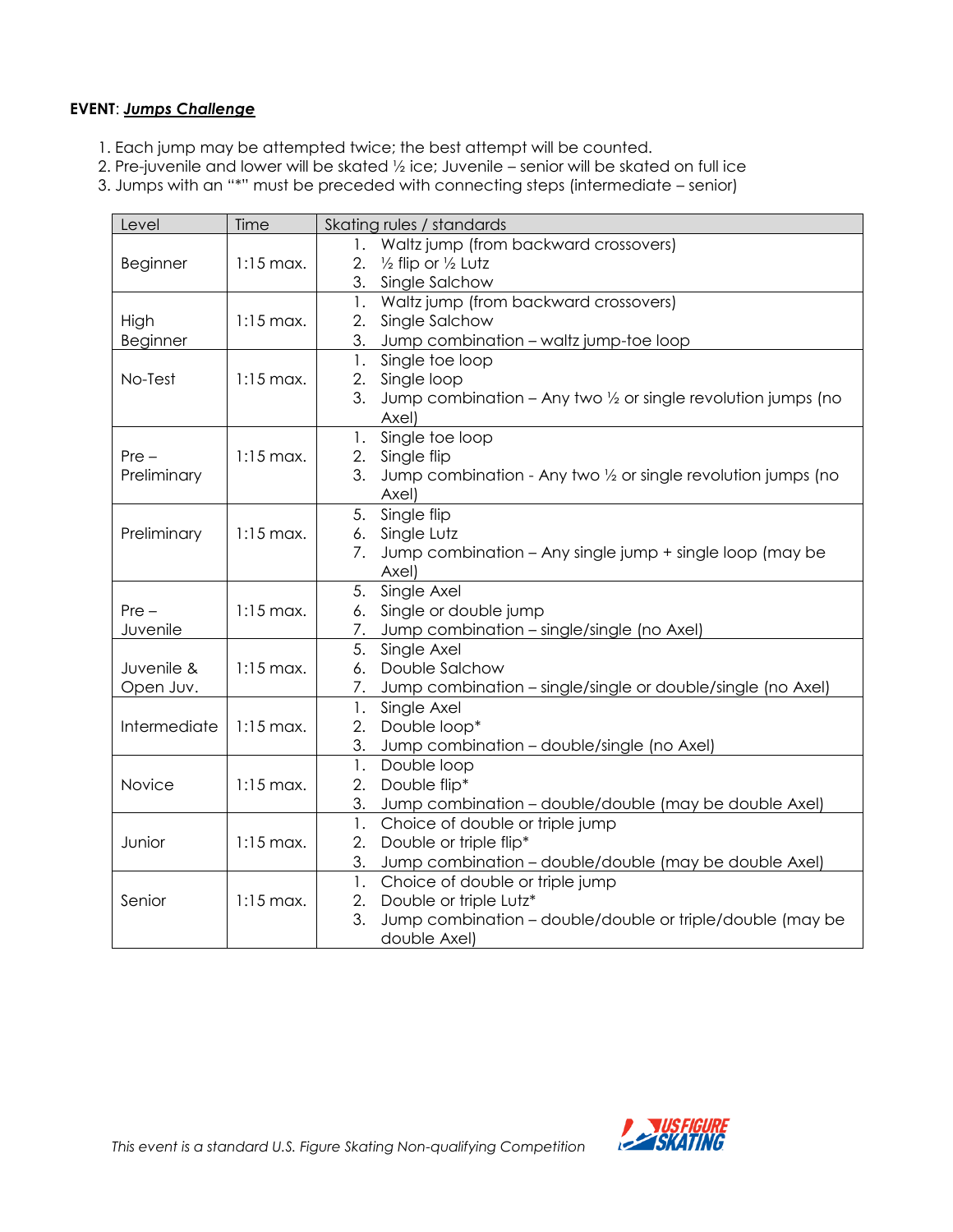## **EVENT**: *Spins Challenge*

1. Spins may be skated in any order. Connecting steps are allowed, but will not be taken into consideration in scoring. Spins may not be repeated. On required elements may be included.

2. All events are skated on ½ ice.

3. Minimum number of revolutions are noted in parentheses.

| Level           | Time        | Skating rules / standards                                          |
|-----------------|-------------|--------------------------------------------------------------------|
|                 |             | Upright one-foot spin (3)<br>5.                                    |
| <b>Beginner</b> | $1:30$ max. | Upright two-foot spin (3)<br>6.                                    |
|                 |             | Sit spin (3)<br>7.                                                 |
|                 |             | Upright one-foot spin (3)<br>5.                                    |
| High            | $1:30$ max. | Upright two-foot spin (3)<br>6.                                    |
| Beginner        |             | 7. Sit spin (3)                                                    |
|                 |             | Upright one-foot spin (3)<br>5.                                    |
| No-Test         | $1:30$ max. | Upright two-foot spin (3)<br>6.                                    |
|                 |             | Sit spin (3)<br>7.                                                 |
|                 |             | Upright one-foot spin (3)<br>4.                                    |
| $Pre -$         | $1:30$ max. | Upright two-foot spin (3)<br>5.                                    |
| Preliminary     |             | Sit spin (3)<br>6.                                                 |
|                 |             | Backward upright spin (3)<br>8.                                    |
| Preliminary     | $1:30$ max. | Combination spin with no of foot (4)<br>9.                         |
|                 |             | 10. Sit spin (3)                                                   |
|                 |             | Camel spin (3)<br>8.                                               |
| $Pre -$         | $1:30$ max. | Combination spin – camel to sit spin; no change of foot (6)<br>9.  |
| Juvenile        |             | 10. Forward to backward scratch spin (3 per foot)                  |
|                 |             | Sit spin (4)<br>8.                                                 |
| Juvenile &      | $1:30$ max. | Combination spin - change of foot; optional change of<br>9.        |
| Open Juv.       |             | position (4 per foot)                                              |
|                 |             | 10. Girls - layback spin (4); Boys - camel spin (4)                |
|                 |             | Flying camel spin (5)<br>4.                                        |
| Intermediate    | $1:30$ max. | Sit spin to backward sit spin (4 per foot)<br>5.                   |
|                 |             | Combination spin - change of foot & change of position (4<br>6.    |
|                 |             | per foot)                                                          |
|                 |             | Choice of camel, sit or layback spin (6)<br>4.                     |
| Novice          | $1:30$ max. | Camel spin to backward camel spin (4 per foot in position)<br>5.   |
|                 |             | Combination spin – change of foot & two changes of position<br>6.  |
|                 |             | (2 per position & 5 per foot)                                      |
|                 |             | Flying sit spin or flying reverse sit spin (6)<br>4.               |
| Junior          | $1:30$ max. | Ladies – layback spin (6); men – cross-foot spin (6)<br>5.         |
|                 |             | Combination spin - with change of foot & utilizing all three<br>6. |
|                 |             | positions (2 per position & 5 per foot)                            |
|                 |             | Flying spin of choice (6)<br>4.                                    |
| Senior          | $1:30$ max. | Solo spin of choice $(6)$ – may not fly<br>5.                      |
|                 |             | Combination spin - with change of foot & utilizing all three<br>6. |
|                 |             | positions (2 per position & 5 per foot)                            |

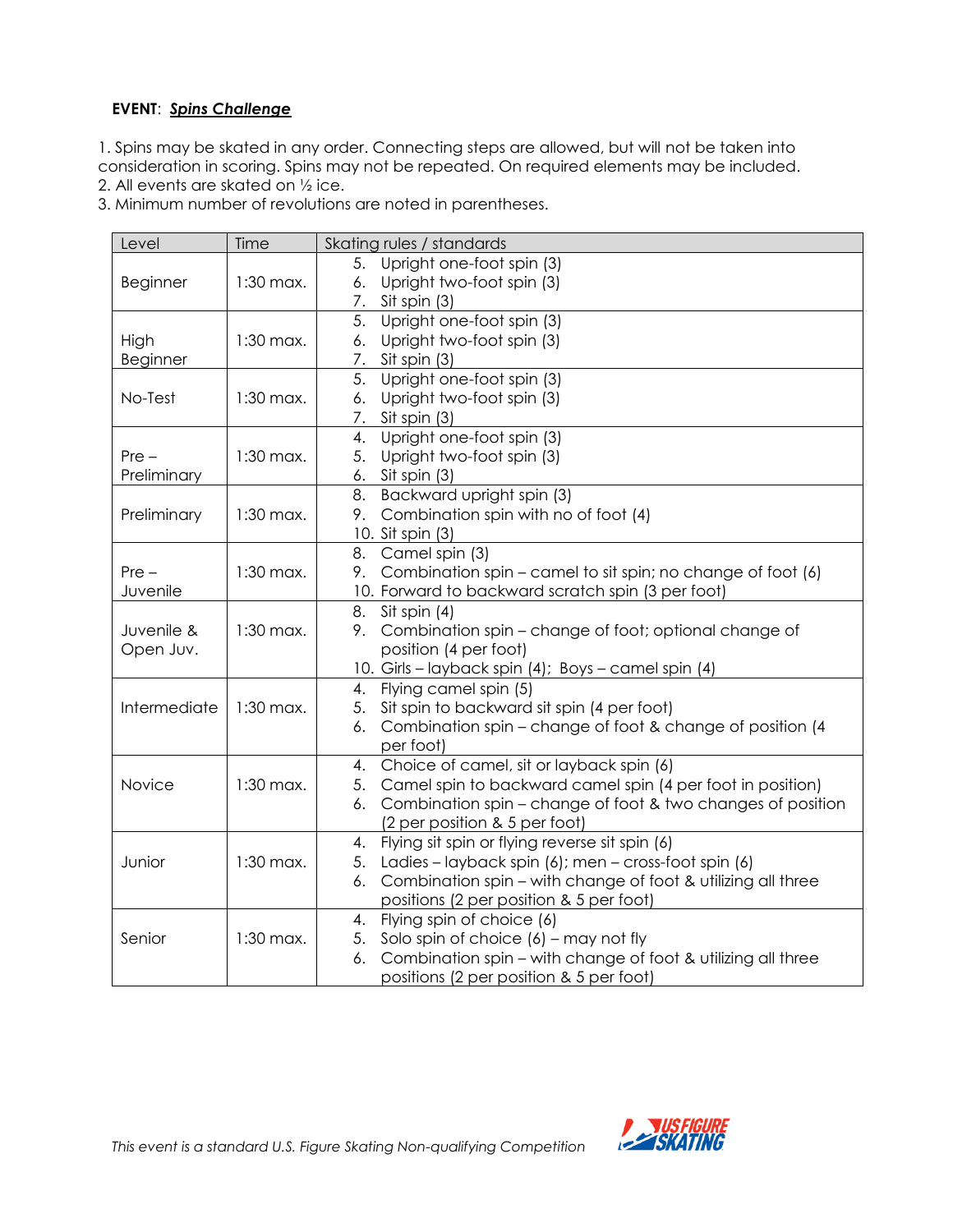#### **EVENT:** *PAIRS FREE SKATING*

Pairs events will be conducted in accordance with the U.S. Figure Skating rulebook. Athletes and coaches are responsible for going to the U.S. Figure Skating rulebook for rules, program length, etc.

| Level         | <b>Requirements</b>                       |                                                                              |
|---------------|-------------------------------------------|------------------------------------------------------------------------------|
| Pre-Juvenile  | Required elements as stated in Rule #5250 | $2 \text{ min.} +/- 10$<br>isec.                                             |
| Juvenile      | Required elements as stated in Rule #5240 | 2 min. 30 sec.<br>$+/- 10$ sec.                                              |
| Intermediate  | Required elements as stated in Rule #5230 | Short Program<br>$2:30$ max<br>Freeskate<br>3 min. +/- 10<br>sec.            |
| <b>Novice</b> | Required elements as stated in Rule #5220 | Short program<br>$2:50$ max.<br>Freeskate<br>3 min. 30 sec.<br>$+/- 10$ sec. |
| Junior        | Required elements as stated in Rule #5210 | Short program<br>$2:50$ max.<br>Freeskate<br>4 min. +/- 10<br>sec.           |
| Senior        | Required elements as stated in Rule #5200 | Short program<br>$2:50$ max.<br>Freeskate<br>4 min. 30 sec.<br>$+/- 10$ sec. |

#### **EVENT:** *Artistic Showcase*

Showcase events are to be skated to music. Vocals are permitted. Programs should be designed specifically to entertain and/or to move the audience emotionally. Props on the ice will not be allowed.

| Fvent                             | Test<br>Requirements<br>/ Must have<br>passed free<br>skating test* | Must not<br>have passed<br>Free Skating<br>Test | Age                   | Time (Min.) |
|-----------------------------------|---------------------------------------------------------------------|-------------------------------------------------|-----------------------|-------------|
| No Test<br>and<br>Pre-Preliminary | Pre-Preliminary                                                     | Preliminary                                     | no age<br>restriction | $1:30$ max  |
| Preliminary                       | Preliminary                                                         | Pre Juvenile                                    | no age<br>restriction | $1:40$ max  |
| Pre Juvenile                      | Pre Juvenile                                                        | Juvenile                                        | no age<br>restriction | $1:40$ max  |
| Juvenile                          | Juvenile                                                            | Intermediate                                    | 13 and<br>under       | $2:10$ max  |

## **EVENT LEVELS, AGES, TEST REQUIREMENTS AND PERFORMANCE TIMING**